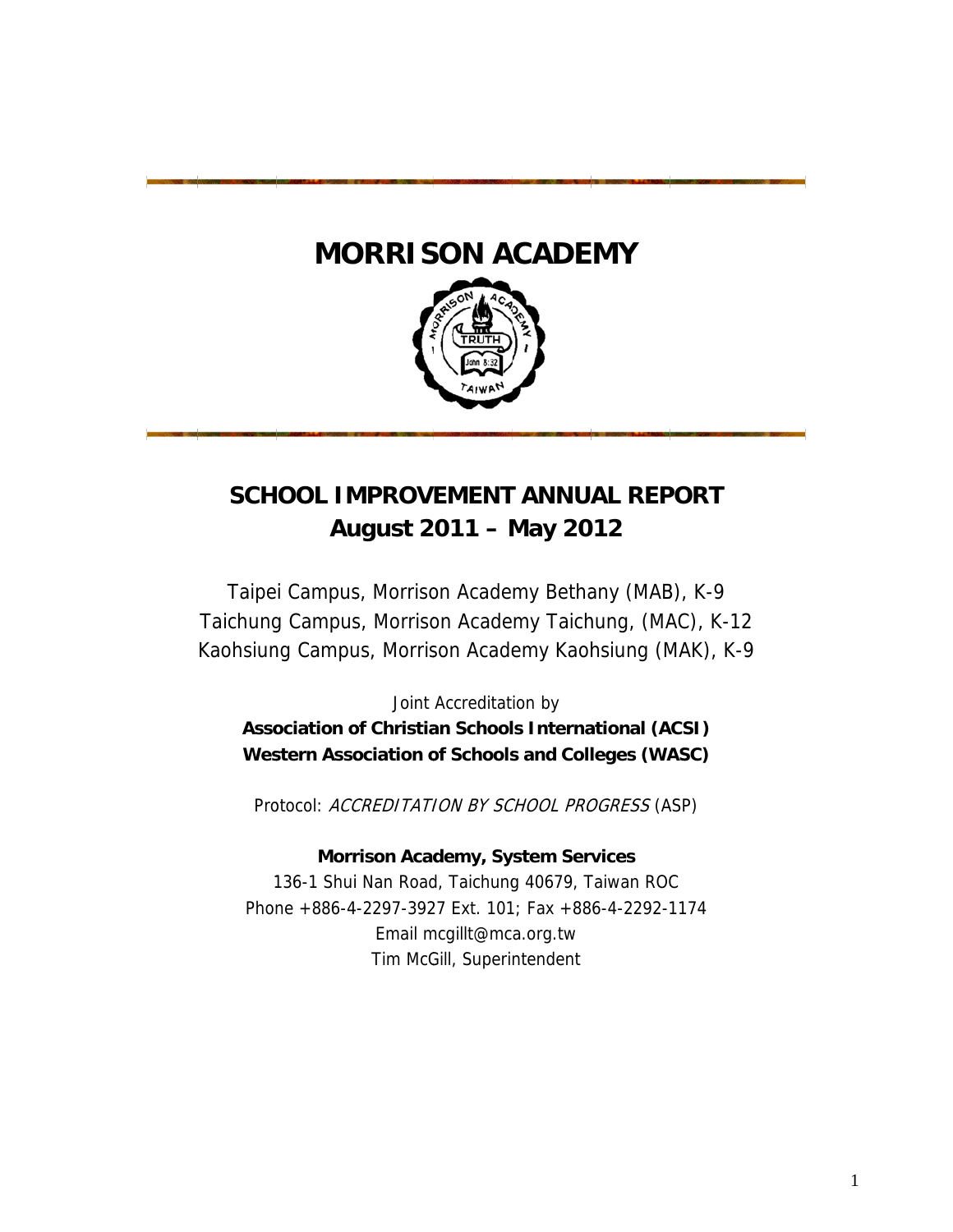# **TABLE OF CONTENTS**

| <b>MORRISON'S SCHOOL PROFILE</b>                                      | 3  |
|-----------------------------------------------------------------------|----|
| <b>II. SCHOOL IMPROVEMENT PROCESS</b>                                 | 7  |
| III. SCHOOL IMPROVEMENT PLAN (SIP) PROGRESS REPORT                    | 8  |
| <b>March 2009 Visiting Committee Recommendations</b>                  | 8  |
| 1a-e. Integrated strong standards-based instructional delivery system | 9  |
| 1a. Coherent Unit-based Instructional Program                         | 10 |
| 1b. K-12 Subject Review with Vertical Articulation                    | 11 |
| 1c. Consistent Application of High-yield Instructional Strategies     | 12 |
| 1d. Comprehensive, School-wide Assessment Program                     | 13 |
| 1e. Assessment Data Analysis                                          | 14 |
| 2. Systematic and Sustainable Service Program                         | 15 |
| 3. Mandarin Curriculum Review                                         | 15 |
| 4. Clear Articulation of Mission & School-wide Initiatives            | 16 |
| 5. Enrollment Policy Review                                           | 17 |
| 6. Articulate an Integrated, Strategic Technology Plan                | 17 |
| 7. Special Needs Services                                             | 18 |
| <b>APPENDIX SECTION</b>                                               | 20 |
| Appendix A - MA School Improvement Plan Tracking Chart                | 20 |
| Appendix B 2011-12 Follow-up Evidence                                 | 22 |

| <b>Acronyms / Abbreviations Used Throughout this Report</b>                                                                                                                                                                                                                                                                               |                                                                                                                                                                                 |                                                                                                                                                                                                                                                                                                                                                                                                                             |  |  |  |  |  |  |  |  |  |
|-------------------------------------------------------------------------------------------------------------------------------------------------------------------------------------------------------------------------------------------------------------------------------------------------------------------------------------------|---------------------------------------------------------------------------------------------------------------------------------------------------------------------------------|-----------------------------------------------------------------------------------------------------------------------------------------------------------------------------------------------------------------------------------------------------------------------------------------------------------------------------------------------------------------------------------------------------------------------------|--|--|--|--|--|--|--|--|--|
| Campuses                                                                                                                                                                                                                                                                                                                                  | Groups/Teams                                                                                                                                                                    | <b>Titles</b>                                                                                                                                                                                                                                                                                                                                                                                                               |  |  |  |  |  |  |  |  |  |
| MA - Morrison Academy<br>$MAB - Bethany$ campus $-$ Taipei<br>MAK - Kaohsiung campus<br><b>MAC</b> - Taichung campuses<br><b>EMS</b> - Elementary / middle school<br><b>HS</b> - High School<br>Organizations<br>WASC - Western Association of Schools and<br>Colleges<br><b>ACSI</b> – Association of Christian Schools<br>International | FU - Follow-up Committee<br>$P$ – parent<br><b>PAC</b> - Parent Advisory Council<br>$S - start$<br>$s$ – student<br><b>SAC</b> - System Administrative Council<br>$T$ – teacher | DC/PD – Director of Curriculum and Professional<br>Learning<br>$DF - Director$ of Finance<br><b>PLC</b> - Professional Learning Coach<br><b>Assessments &amp; Terms</b><br>AP-Advanced Placement<br><b>ITBS</b> - Jowa Test of Basic Skills<br>NPR - National percentile rank<br><b>SAT 10</b> - Stanford Achievement Test Series, tenth<br>edition<br><b>SAT-Scholastic Aptitude Test Reasoning</b><br>PPR (used on p. 17) |  |  |  |  |  |  |  |  |  |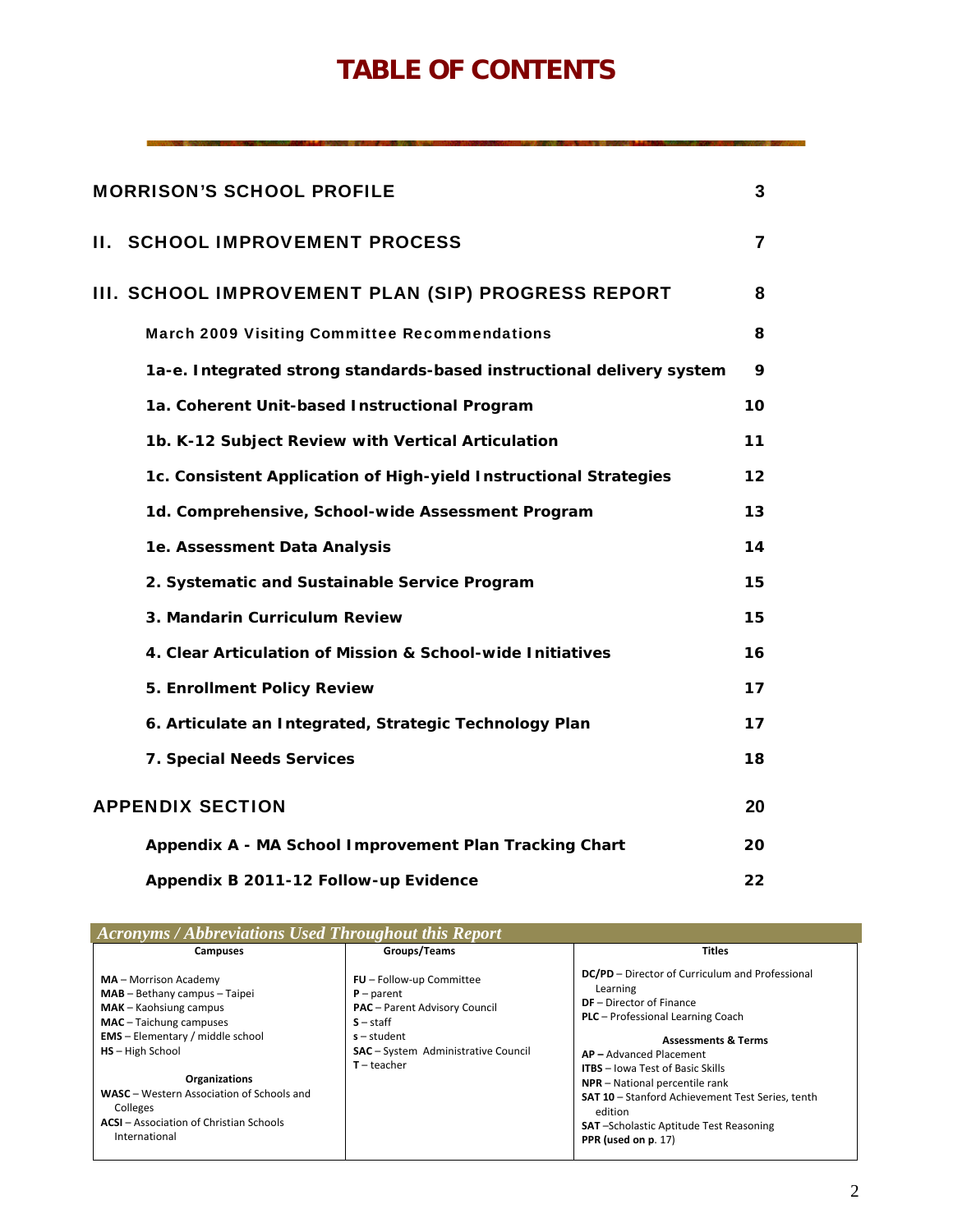## Morrison's School Profile

## General Data and Description

**Morrison Academy TIM MCGILL – SUPERINTENDENT** Morrison Academy ‐ System Services 136‐1 Shui Nan Rd. Taichung, TAIWAN 40679

Phone: 8864‐2297‐3927 x101 Fax: 8864‐2292‐1174 email: mcgillt@mca.org.tw

### **Campuses:**

- Morrison Academy Bethany (MAB K‐9); Principal Seppie Myburgh, myburghs@mca.org.tw
- Morrison Academy Taichung Elementary/Middle School (MAC EMS K‐8), Principal Tim Heading, headingt@mca.org.tw
- Morrison Academy Taichung High School (MAC HS 9‐12), Principal Dan Robinson, robinsond@mca.org.tw
- Morrison Academy Kaohsiung (K‐9), Principal Gabe Choi, choig@mca.org.tw

### **Founded:** 1952

**Type:** Non‐denominational private Christian school system

**Ownership & Board:** Morrison Academy (MA) operates under the direction of *Morrison Christian Association, Inc*., (MA) a nonprofit (New Jersey) corporation, owned and operated by the following sponsoring missions:

- The Evangelical Alliance Mission (TEAM)
- One Mission Society (OMS)
- Conservative Baptist International (CBI)
- International Mission Board of the Southern Baptist Convention (IMB)

Each sponsoring mission generally supplies two Board of Trustee members, with four additional members from the alumni and Taiwan missions' communities. Morrison is also registered with the Taiwan government as a not‐for‐ profit foreign school and may only admit students holding a foreign passport.

**Accreditation Partners:** Morrison is jointly accredited by WASC (Western Association of Schools and Colleges) and ACSI (Association of Christian Schools International) as one system of three campuses. Since 1977, Morrison's Taichung high school campus has been accredited by WASC and has also been an ACSI member school. All three campuses (located in Taipei, Taichung, and Kaohsiung) have been jointly accredited since 1998. The accreditation cycle was synchronized in March 2009, identifying Morrison Academy as a single school system comprised of three separate campuses.

### **Accreditation term:** Six years ‐ July 2009 through June 30, 2015

**Purpose:** The purpose of Morrison Academy is to meet the educational needs of the children of missionaries throughout Taiwan.

**Core Values:** Jesus Christ is central to Morrison Academy's values. These core values are:

- 
- To know the Truth **Calcular Commission To fulfill the Great Commission**
- $\bullet$  To pursue excellence in student learning  $\bullet$  To partner with parents
	-
- To educate the whole person To be a caring community

**Vision:** The vision of Morrison Academy is that each student will experience a quality, Biblically‐integrated education so that each one will be equipped to impact the world dynamically for Christ.

3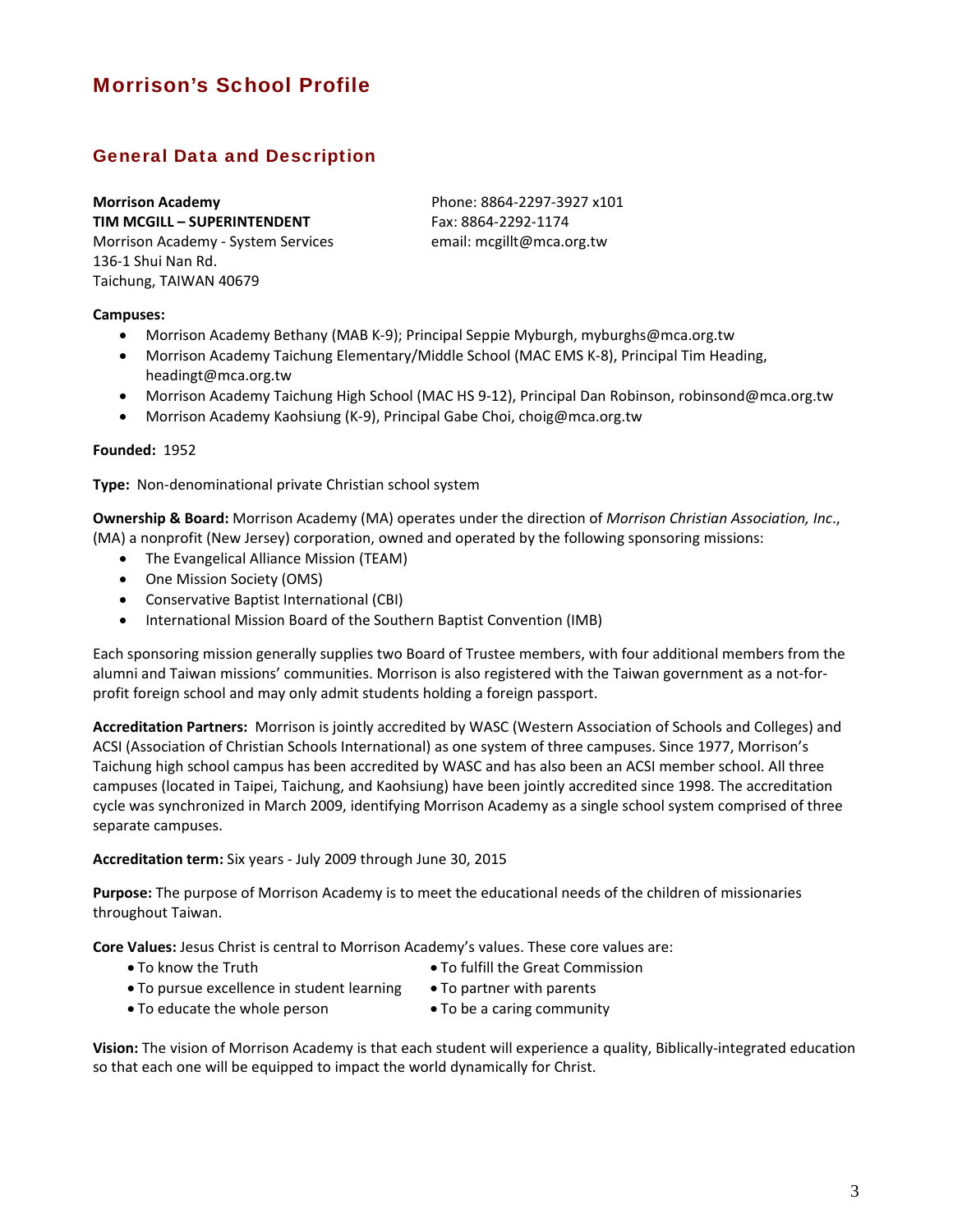## Campus Data - September 2009 - 2011

| <b>Morrison Academy</b><br><b>Campuses:</b> | <b>Total</b><br><b>Students</b> | <b>Students</b><br>$K-5$ | . .<br><b>Students</b><br>$6 - 8$ | <b>Students</b><br>$9^{th} - 12$ | <b>ELL</b>      | <b>Ethnicity</b><br>Asian/Caucasian/Blended/Other<br>*Based on 2009 Data |                  |              |                                                                            | <b>Classroom &amp; Pupil Support</b><br>Teachers (T)<br>Part-time Teachers (PT)<br><b>SAC Administrators (SA)</b> |  |
|---------------------------------------------|---------------------------------|--------------------------|-----------------------------------|----------------------------------|-----------------|--------------------------------------------------------------------------|------------------|--------------|----------------------------------------------------------------------------|-------------------------------------------------------------------------------------------------------------------|--|
| 11-12 MAB                                   | 191                             | 116                      | 59                                | 16                               | 14%             | 72%<br>17%                                                               |                  | 10%          | 1%                                                                         | T:23 / PT: 4 / SA:1                                                                                               |  |
| <b>11-12 MAK</b>                            | 172                             | 94                       | 57                                | 21                               | 15%             | 79%                                                                      | 1%<br>10%<br>10% |              | T: 20 / PT: 6 / SA: 1                                                      |                                                                                                                   |  |
| 11-12 MAC                                   | 462                             | 138                      | 80                                | 244                              | 5%              | 70.5%                                                                    | 20.5%            | 8.0%         | 0.5%                                                                       | T:46 / PT: 9 / SA:1                                                                                               |  |
| <b>11-12 MAC EMS</b>                        | 218                             | 138                      | 80                                | x                                | 5%              | 69%                                                                      | 23<br>8<br>0     |              | <b>SAC Admin:1</b>                                                         |                                                                                                                   |  |
| <b>11-12 MAC HS</b>                         | 244                             | $\mathsf{x}$             | $\boldsymbol{\mathsf{x}}$         | 244                              | 0%              | 72                                                                       | 18<br>8          |              |                                                                            | <b>SAC Admin: 1</b>                                                                                               |  |
| 09-12 MA Systems Off.                       | $\boldsymbol{\mathsf{x}}$       | x                        | x                                 | X                                | X               |                                                                          |                  | $\mathsf{x}$ |                                                                            | <b>SAC Admin: 3</b>                                                                                               |  |
| 11-12 MA Totals                             | 825                             | 348                      | 196                               | 281                              | 15%             | 73                                                                       | 17               | 9            | 0.5                                                                        | T:89 / PT: 19 / SA: 7                                                                                             |  |
| <b>Morrison Academy</b><br><b>Campuses</b>  | <b>Total</b><br><b>Students</b> | <b>Students</b><br>80K-5 | <b>Students</b><br>$6 - 8$        | <b>Students</b><br>$9th - 12$    | <b>ELL</b><br>% | <b>Ethnicity</b><br>Asian/Caucasian/Blended/Other<br>*Based on 2009 Data |                  |              | <b>Classroom &amp; Pupil Support</b><br>Teachers/<br><b>Administrators</b> |                                                                                                                   |  |

## For a more detailed School Profile, please view our mid-term report submitted in March 2012.

### **Student Demographic Data**





## **Student Academic Data**

Standardized, Norm Referenced Assessments - ITBS and SAT 10 **ITBS and SAT Data Results 09-11** 

|                 |                  | <b>Reading</b>      |                     | <b>Language</b>     |              |           | <b>Math</b>         |                     |                     | <b>Total Battery</b> |                     |                     |  |
|-----------------|------------------|---------------------|---------------------|---------------------|--------------|-----------|---------------------|---------------------|---------------------|----------------------|---------------------|---------------------|--|
|                 | <b>Spring 09</b> | <b>Spring</b><br>10 | <b>Spring</b><br>11 | <b>Spring</b><br>09 | Spring<br>10 | Spring 11 | <b>Spring</b><br>09 | <b>Spring</b><br>10 | <b>Spring</b><br>11 | Spring 09            | <b>Spring</b><br>10 | <b>Spring</b><br>11 |  |
| Gr 9            | 75               | 78                  | 67                  | Not given           | 80           | $\ast$    | 91                  | 83                  | 82                  | 76                   | 81                  | 70                  |  |
| Gr <sub>8</sub> | 80               | 75                  | 60                  | 81                  | 78           | $\ast$    | 91                  | 88                  | 88                  | 86                   | 82                  | 71                  |  |
| Gr <sub>7</sub> | 81               | 82                  | 60                  | 82                  | 82           | $\ast$    | 88                  | 92                  | 76                  | 86                   | 87                  | 67                  |  |
| Gr <sub>6</sub> | 68               | 73                  | 60                  | 79                  | 79           | $\ast$    | 86                  | 85                  | 65                  | 80                   | 81                  | 61                  |  |
| Gr <sub>5</sub> | 72               | 69                  | 72                  | 74                  | 80           | 72        | 82                  | 88                  | 89                  | 77                   | 81                  | 77                  |  |
| Gr <sub>4</sub> | 57               | 74                  | 72                  | 74                  | 82           | 75        | 80                  | 83                  | 84                  | 71                   | 81                  | 71                  |  |
| Gr <sub>3</sub> | 57               | 59                  | 64                  | 69                  | 71           | 78        | 73                  | 80                  | 77                  | 66                   | 70                  | 66                  |  |
| Gr <sub>2</sub> | 78               | 71                  | 72                  | 73                  | 69           | 77        | 86                  | 74                  | 88                  | 79                   | 71                  | 79                  |  |
| Gr <sub>1</sub> | 69               | 73                  | 67                  | 75                  | 73           | 70        | 78                  | 79                  | 82                  | 73                   | 73                  | 73                  |  |
| <b>MA Avg</b>   | 71               | 73                  | 70                  | 76                  | 77           | 74        | 84                  | 84                  | 84                  | 77                   | 79                  | 76                  |  |

Grey cells indicate SAT 10 test used; \*For the SAT 10, no language assessments were taken by MA students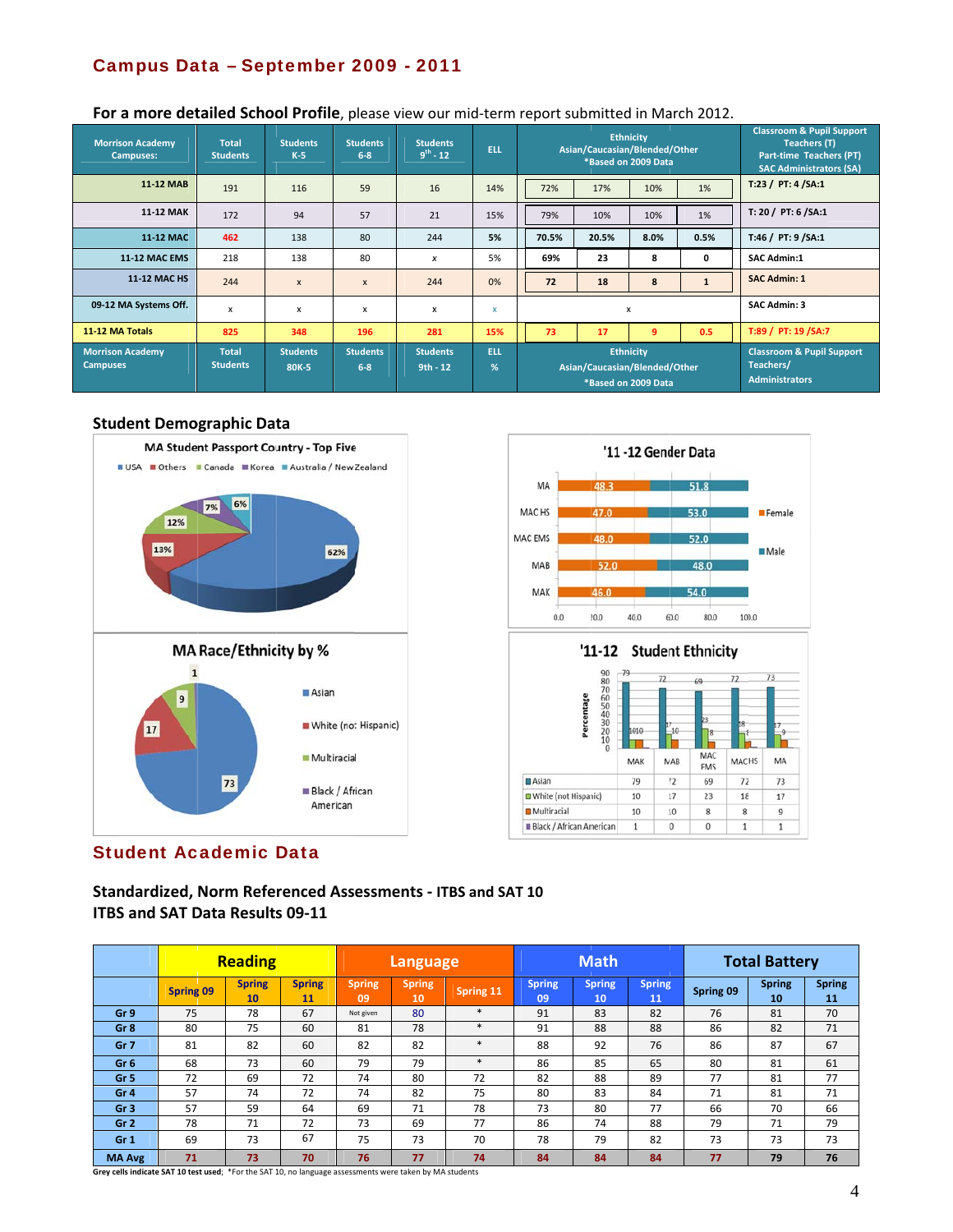## **High School SAT Scores**

|                            | <b>SAT Six-Year Comparison Data with US</b> |         |             |                                |                 |                |                            |                    |  |  |  |  |  |
|----------------------------|---------------------------------------------|---------|-------------|--------------------------------|-----------------|----------------|----------------------------|--------------------|--|--|--|--|--|
| <b>Critical</b><br>Reading | <b>Morrison CR</b>                          | *USA CR | <b>Math</b> | <b>Morrison</b><br><b>Math</b> | <b>USA Math</b> | <b>Writing</b> | <b>Morrison</b><br>Writing | <b>USA Writing</b> |  |  |  |  |  |
| 2006                       | 561                                         | 503     | 2006        | 616                            | 518             | 2006           | 563                        | 497                |  |  |  |  |  |
| 2007                       | 572                                         | 501     | 2007        | 630                            | 514             | 2007           | 587                        | 493                |  |  |  |  |  |
| 2008                       | 558                                         | 500     | 2008        | 602                            | 514             | 2008           | 541                        | 493                |  |  |  |  |  |
| 2009                       | 590                                         | 499     | 2009        | 621                            | 514             | 2009           | 588                        | 492                |  |  |  |  |  |
| 2010                       | 579                                         | 500     | 2010        | 655                            | 515             | 2010           | 576                        | 491                |  |  |  |  |  |
| 2011                       | 556                                         | 497     | 2011        | 615                            | 514             | 2011           | 561                        | 489                |  |  |  |  |  |

## **High School PSAT Scores**

PSAT scores are generally taken by students in their sophomore year, although 9-11<sup>th</sup> grade students may take the PSAT.



## **High School AP Results**

| <b>AP Score</b>                   | Class '05   | <b>Class '06</b> | Class '07   | Class '08   | Class '09   | Class '10   | Class '11   | Class '12   |
|-----------------------------------|-------------|------------------|-------------|-------------|-------------|-------------|-------------|-------------|
| <b>AP Score</b>                   | Spring 04 % | Spring 05 %      | Spring 06 % | Spring 07 % | Spring 08 % | Spring 09 % | Spring 10 % | Spring 11 % |
| 5                                 | 46%         | 40%              | 48%         | 39%         | 42%         | 41%         | 55%         | 47%         |
| 4                                 | 23%         | 36%              | 28%         | 31%         | 37%         | 27%         | 28%         | 26%         |
| 3                                 | 19%         | 16%              | 20%         | 21%         | 15%         | 16%         | 12%         | 19%         |
| $\overline{2}$                    | 9%          | 8%               | 4%          | 3%          | 5%          | 11%         | 2%          | 6%          |
| 1                                 | 4%          | 0%               | 0%          | 7%          | 2%          | 6%          | 2%          | 2%          |
| <b>Total tests</b>                | 57          | 86               | 46          | 117         | 108         | 103         | 125         | 129         |
| Total % of scores<br>at/above "3" | 88%         | 92%              | 96%         | 91%         | 94%         | 83%         | 95%         | 92%         |
| MA avg. on all<br>exams           | 4.05        | 4.07             | 4.2         | 3.93        | 4.12        | 3.86        | 4.31        | 4.12        |
| US Nat'l Avg. on all<br>exams     | 2.96        | 2.90             | 2.90        | 2.89        | 2.85        | 2.89        | 2.86        | 2.86        |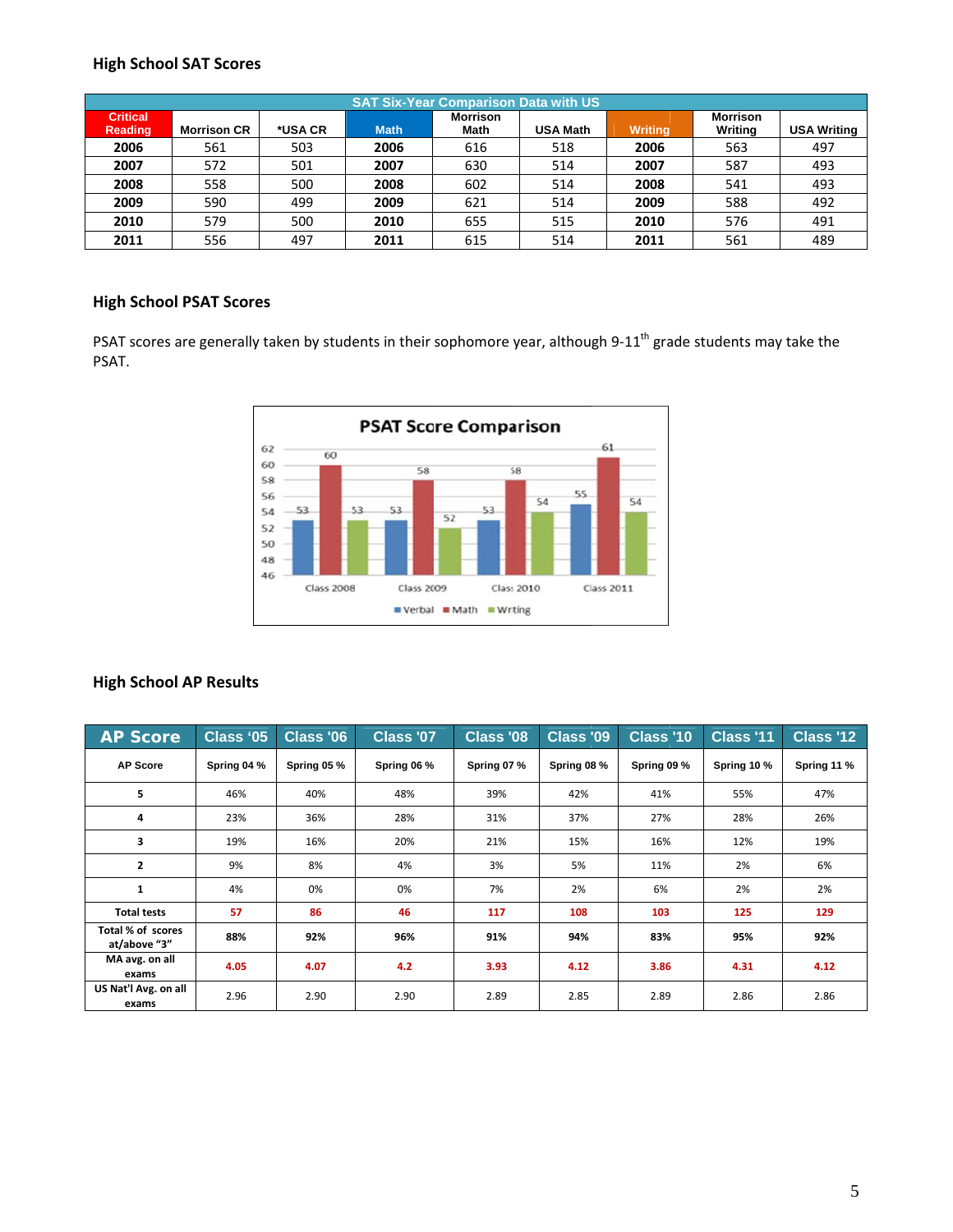

## **Local Assessments (Non-norm referenced)**

Data reported is the percentage of students meeting or exceeding the school's standard as documented in Morrison's School-wide Appraisal Guide. Morrison staff is currently developing common assessments aligned with standards-based units.

|                | <b>Reading</b> (HS-Final Exam)  |                 |     |      |              |                |                   | <b>Writing</b> (6-Traits Writing, Speech) |           |              | Math HS- (Final Exam) |                |                       |                 |              |              |              |              |
|----------------|---------------------------------|-----------------|-----|------|--------------|----------------|-------------------|-------------------------------------------|-----------|--------------|-----------------------|----------------|-----------------------|-----------------|--------------|--------------|--------------|--------------|
| Gr             | '06                             | $^{\circ}07$    | '08 | 09'  | $^{\circ}10$ | $^{\prime}$ 11 | '06               | $^{\circ}07$                              | <b>08</b> | $^{\circ}09$ | $^{\circ}10$          | $^{\prime}$ 11 | '06                   | $^{\circ}$ 07   | $60^{\circ}$ | $^{\circ}09$ | $^{\circ}10$ | $^{\circ}11$ |
| ĸ              |                                 |                 |     |      |              |                |                   |                                           |           |              |                       |                |                       |                 |              |              |              |              |
| 1              |                                 |                 |     |      |              |                |                   |                                           |           |              |                       |                |                       |                 |              |              |              |              |
| $\overline{2}$ |                                 |                 |     |      |              |                | 6 Traits          | At/abv<br>$\overline{\mathbf{3}}$         |           |              |                       |                |                       |                 |              |              |              |              |
| 3              |                                 |                 |     |      |              |                | 70%               | 62%                                       | 63%       | 68%          | 63%                   | 72%            |                       |                 |              |              |              |              |
| 4              |                                 |                 |     |      |              |                | 88%               | 95%                                       | 77%       | 79%          | 86%                   | 85%            |                       |                 |              |              |              |              |
| 5              |                                 |                 |     |      |              |                | 89%               | 77%                                       | 78%       | 88%          | 82%                   | 76%            |                       |                 |              |              |              |              |
| 6              |                                 |                 |     |      |              |                | 89%               | 95%                                       | 91%       | 93%          | 84%                   | 83%            |                       |                 |              |              |              |              |
| 7              |                                 |                 |     |      |              |                | 93%               | 92%                                       | 86%       | 86%          | 84%                   | 89%            |                       |                 |              |              |              |              |
| 8              | <b>HS English</b><br>Assessment | At/above<br>70% |     |      |              |                | 88%               | 95%                                       | 92%       | 89%          | 94%                   | 95%            | HS Math<br>Assessment | At/above<br>70% |              |              |              |              |
| 9              | 86%                             | 88%             | 81% | 100% | 87%          | 98%            |                   |                                           |           |              |                       |                | 47%                   | 42%             | 35%          | 82%          | 94%          | 90%          |
| 10             | 100%                            | 100%            | 93% | 100% | 98%          | 97%            | Research<br>Paper | At/Abv<br>$\overline{\mathbf{3}}$         |           |              |                       |                | 86%                   | 86%             | 87%          | 86%          | 100%         | 86%          |
| 11             | 95%                             | 96%             | 97% | 93%  | 100%         | 95%            | 83%               | 52%                                       | 53%       | 77%          | 86%                   | 52%            | 97%                   | 84%             | 41%          | 54%          | 76%          | 92%          |
| 12             | 79%                             | 98%             | 94% | 100% | 83%          | 92%            |                   |                                           |           |              |                       |                |                       |                 |              |              |              |              |

## **Graduate Data**

## **Dropout Rate and Graduation Rate**

Graduation comparison between entering freshmen and graduates reflects student movement rather than drop-out rate. Rather high student mobility is common in international school settings.

| <b>Graduate Data</b>   | <b>Morrison Academy High School (MAC HS)</b> |                             |                            |  |  |  |  |  |
|------------------------|----------------------------------------------|-----------------------------|----------------------------|--|--|--|--|--|
| <b>Subject</b>         | <b>Fall 2009/Class '10</b>                   | <b>Fall 2010, Class '11</b> | <b>Fall 2011, Class'12</b> |  |  |  |  |  |
| Enrollment (9-12)      | 238                                          | 293                         | 281                        |  |  |  |  |  |
| Number of Dropouts     |                                              |                             |                            |  |  |  |  |  |
| Dropout rate (1 year)  | 1 in '07, 1 in '08                           |                             |                            |  |  |  |  |  |
| <b>Graduation rate</b> | 96.7%                                        | 100%                        | 100%                       |  |  |  |  |  |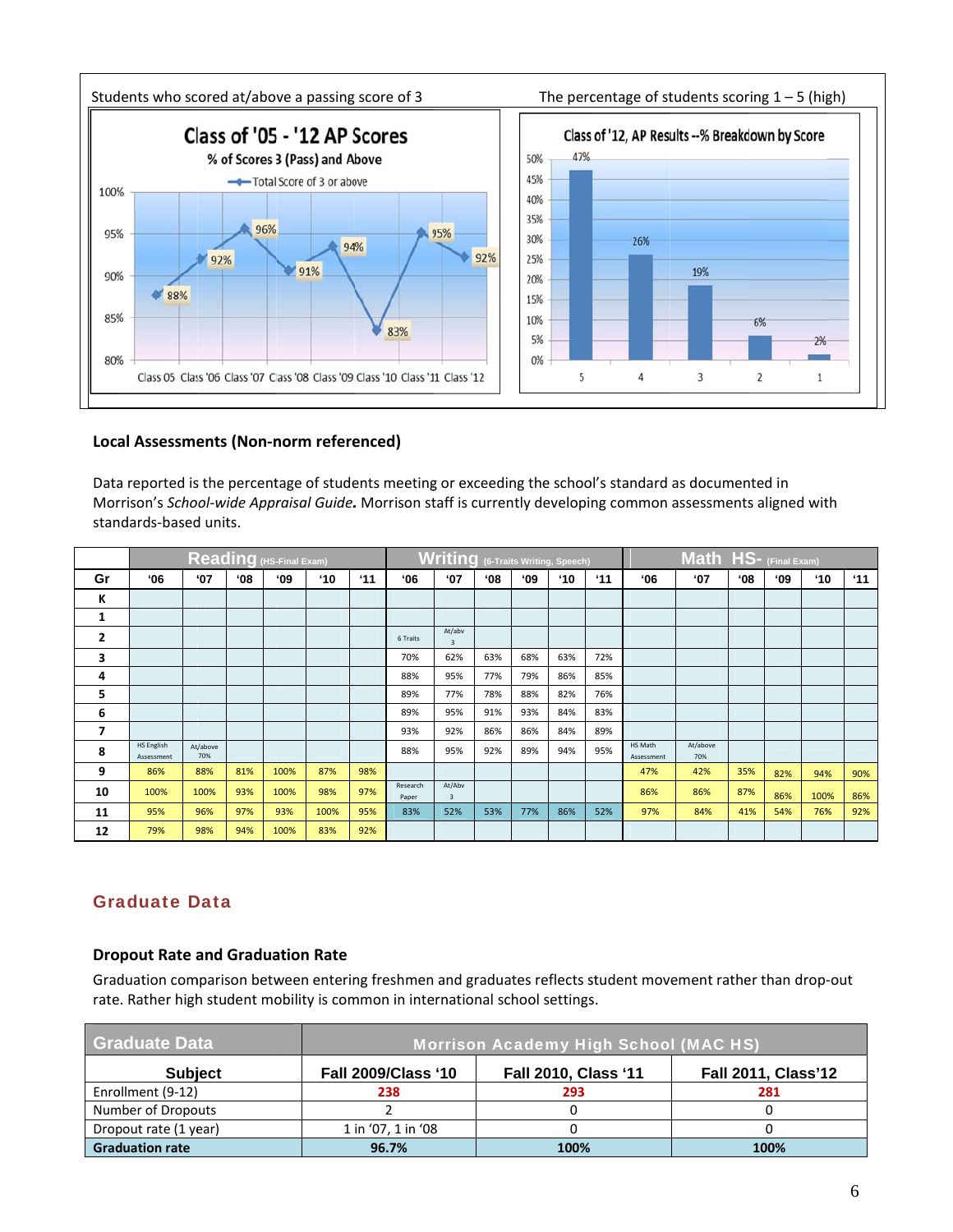## **Number of Entering Freshmen Compared to Exiting Seniors**

| --              | --                           |                           |                     |
|-----------------|------------------------------|---------------------------|---------------------|
| <b>Class of</b> | <b>Entering MAC Freshman</b> | <b>Graduating Seniors</b> | % of Original Class |
| 2009            |                              | 59                        | 100%+               |
| 2010            | 44                           |                           | 100%+               |
| 2011            | 48                           |                           | 100%+               |

Note: MAC's freshman class only included

## **Class of 2011 Future Plans**



### **High School GPA Data**

Morrison Academy offers a rigorous college preparatory curriculum with a select student body. Of the 66 students in the class of 2012, the highest GPA in the class is 4.05 on a 4.0 scale (and a 5.0 scale for five AP courses).

| Top quarter minimum GPA % | 3.86 |
|---------------------------|------|
| Top half minimum GPA %    | 3.57 |
| Top 75% minimum GPA %     | 3.17 |

#### Н. **School Improvement Process**

### **History**

Morrison Academy's current School Improvement Plan (SIP) was initiated in the fall of 2009. All the recommendations in the May 2009 accreditation visiting committee report (next page), have been incorporated into the annual SIP as well as additional goals determined by SAC using data to inform, and decided upon by SAC based on need and data analysis. These additional goals were also included in our school-wide action plan, and progress has been summarized in this annual report. SAC goals were not addressed in our March mid-term visit.

There have been no major changes or conditions impacting the school improvement process since our accreditation visit in mid-term visit in March 2012 by the joint ACSI and WASC team.

### **Current Process**

Morrison's System Administrative Council (SAC) and our three campus-wide Follow-up Committees, consisting of parents, staff, students, administrators and board members, thoroughly reviewed MA's past three years' school improvement progress for our mid-term review. However, this annual SIP Report is summarized and prepared by Morrison's SAC leadership. The report will be available online to all Morrison stakeholders.

Morrison's ASP school-improvement cycle calls for systemic data analysis and report summaries each spring and is contained herein. In May, teachers and administrators from each campus meet to review and celebrate Morrison's accomplishments for that school-year. Survey results, feedback, and other data regarding each year's progress and challenges are collected and examined by SAC. This data informs the following school-year's goals and School Improvement Plan.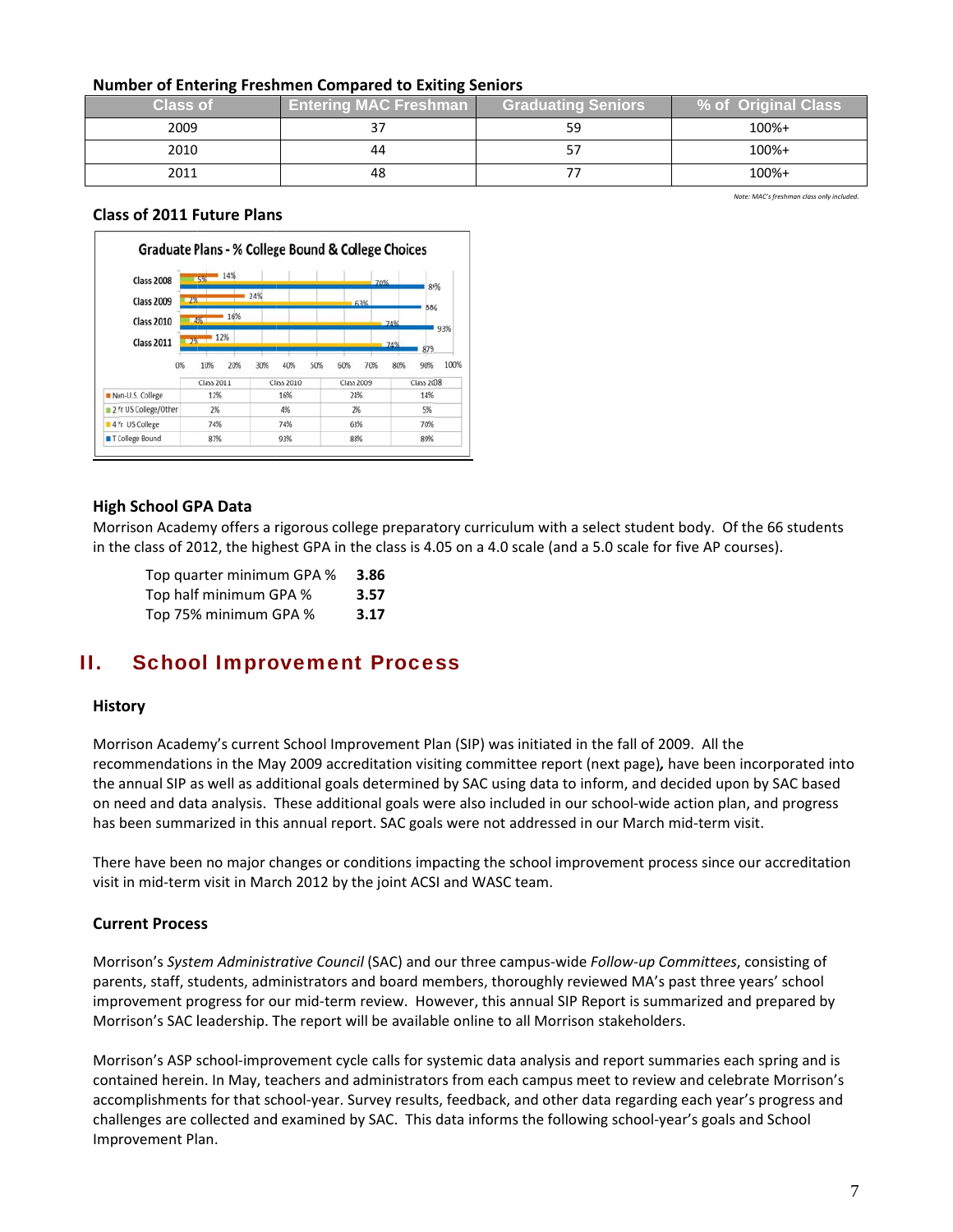## III. School Improvement Plan (SIP) Progress Report

### **Purpose**

The purpose of the Morrison Academy School Improvement Plan (SIP) is twofold. The first is to facilitate and document Morrison's continuous school improvement through analyzing, evaluating, and synthesizing MA's schoolwide learning goals. The second purpose is to serve as a tracking and reporting tool for accreditation recommendations as well as other school-wide strategies and initiatives supporting student learning, thus providing a framework for the required annual interim progress report required by both ACSI and WASC.

The Annual Report includes a brief school profile and summaries of all campus improvement progress for the 2011‐ 12 school year. The following appendices are included:

- *Appendix A* contains MA's **School Improvement Plan tracking chart** which provides an overview of the strategies used to meet MA's school improvement goals. Progress is shown on a continuum.
- *Appendix B* lists **follow‐up evidence** for system and campus‐specific progress, accessible in MA's eFolio.

Morrison's 2011‐2012 SIP Report only shares progress on the current 2011 – 2012 strategies and not previous years' work.

## March 2009 Visiting Committee Recommendations

|    | <b>Major Recommendations</b>                                                                                                                                                                                                                                                                                                                                                                                                                                                                                                                                                                                     |  |  |  |  |  |  |  |  |  |
|----|------------------------------------------------------------------------------------------------------------------------------------------------------------------------------------------------------------------------------------------------------------------------------------------------------------------------------------------------------------------------------------------------------------------------------------------------------------------------------------------------------------------------------------------------------------------------------------------------------------------|--|--|--|--|--|--|--|--|--|
|    | The committee recommends:                                                                                                                                                                                                                                                                                                                                                                                                                                                                                                                                                                                        |  |  |  |  |  |  |  |  |  |
| 1. | That the Administration and faculty complete the development of a strong standards-based instructional delivery system that collaboratively<br>involves the Administration and faculty and is characterized by:                                                                                                                                                                                                                                                                                                                                                                                                  |  |  |  |  |  |  |  |  |  |
|    | The development of a unit-based, coherent, instructional program that regularly requires from faculty documents that include: scope and<br>a.<br>sequence of learning, learning outcomes, common assessment and assessment data analysis that informs instruction.<br>The emphasis upon K-12 subject review that includes vertical articulation.                                                                                                                                                                                                                                                                 |  |  |  |  |  |  |  |  |  |
|    | lb.<br>The consistent application of high yield instructional strategies that are reflective of sound educational practice, with Morrison Christian<br>с.<br>Academy providing ongoing training and accountability to ensure the delivery of a strong instructional program to the students.<br>The establishment of a comprehensive, school-wide assessment program that assesses student learning and aligns with the learning outcomes.<br>d.<br>The establishment of collaborative systems that routinely analyze a variety of assessment data to inform instruction and improve student<br>le.<br>learning. |  |  |  |  |  |  |  |  |  |
|    | School Report p. 164, Section 5, Areas for Growth; p. 201, Goal 1: Assessment; Administrative Interview, Faculty Interview; Observation; ACSI Indicator<br>5.4; WASC Criteria: B Curriculum and Instruction                                                                                                                                                                                                                                                                                                                                                                                                      |  |  |  |  |  |  |  |  |  |
| 2. | That the faculty develops and implements a more systematic and sustainable service program to provide students with increased opportunities to<br>serve outside the school walls.                                                                                                                                                                                                                                                                                                                                                                                                                                |  |  |  |  |  |  |  |  |  |
|    | MCA School Characteristics Survey; 2008-2009 School Improvement Plan; Faculty Interview: VFOL; ACSI Indicator 9.6; WASC Criteria: C. Support for<br><b>Student Personal and Academic Growth</b>                                                                                                                                                                                                                                                                                                                                                                                                                  |  |  |  |  |  |  |  |  |  |
| 3. | That the Administration and faculty review the Mandarin curriculum as part of the subject review process, applying best practices and making<br>improvements that result in a developmentally appropriate, sequential and coherent curriculum where students develop communicative<br>competencies.                                                                                                                                                                                                                                                                                                              |  |  |  |  |  |  |  |  |  |
|    | School Report p 205, Faculty Conferences, Administration Interview; Student Interview; Parent Conference; Observation; VFOL; ACSI Indicator 5.2; WASC<br>Criteria: B Curriculum and Instruction                                                                                                                                                                                                                                                                                                                                                                                                                  |  |  |  |  |  |  |  |  |  |
| 4. | That the Administration ensures that school vision and initiatives are clearly articulated to all Morrison community stakeholders in order to<br>facilitate mutual ownership of these by all members and to provide consistency among the schools, while allowing variance of implementation<br>based on the unique needs and characteristics of each campus and / or school level.                                                                                                                                                                                                                              |  |  |  |  |  |  |  |  |  |
|    | Faculty Conference; Parent Conference; Student Conference; ACSI Indicator 1.2; WASC Criteria: A organization for Student Learning                                                                                                                                                                                                                                                                                                                                                                                                                                                                                |  |  |  |  |  |  |  |  |  |
| 5. | That the board review the enrollment policy in light of the declining enrollment of missionary children and changing demographics to ensure the<br>school's future viability - while maintaining the school's vision.                                                                                                                                                                                                                                                                                                                                                                                            |  |  |  |  |  |  |  |  |  |
|    | School Report p. Board Conference, Parent Conference; Administrative Interview; ACSI Indicator 2.2; WASC Criteria: A. Organization for Student Learning                                                                                                                                                                                                                                                                                                                                                                                                                                                          |  |  |  |  |  |  |  |  |  |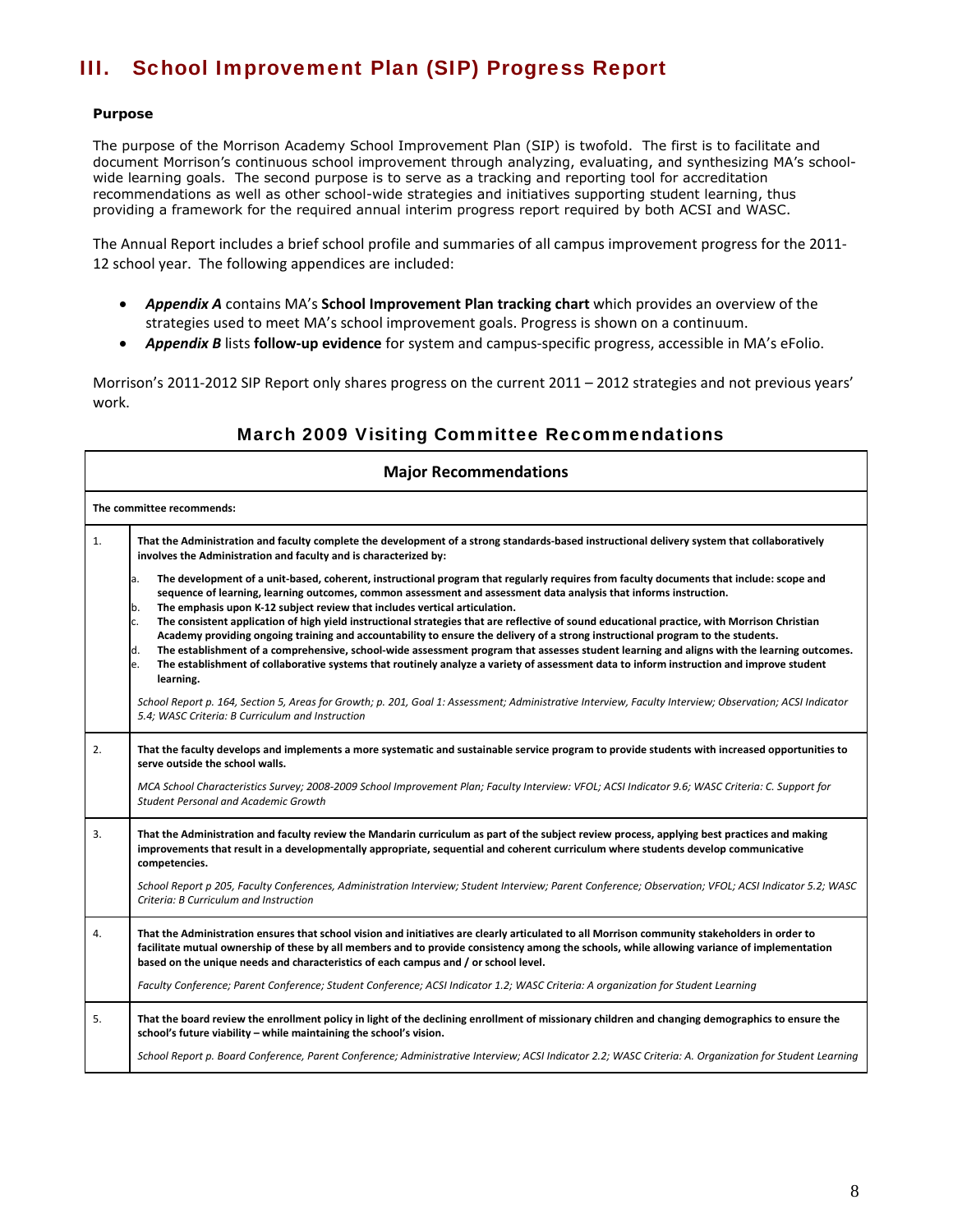## Progress Report Summaries

### *1a‐e. Integrated strong standards‐based instructional delivery system*

**Recommendation:** *(See above chart for 1a‐e)*

### **Goal Strategies for 2011‐12**

- i. Build capacity for assessment and data analysis through a new student management system. (1a‐e)
- ii. Design and develop school‐wide reading and math common assessments for grades 1‐8. (1.a,d,e)
- iii. Gather data and collaboratively develop a SMART goal related to the elementary (grades 1‐5) reading program. This goal will be integrated into the 2012/13 SIP.

### **Progress Summary**

#### **2011‐12 System Progress**

- 1. Morrison developed a website with all the links and information to build capacity for how to use the new student management system, PowerSchool. Staff linked from this site to a variety of PowerSchool videos on specific features Morrison would require next year. These videos were organized is such a way that staff could view them at their own pace. A professional learning half‐day on February 24 and an hour during the April 9 full professional learning day were given to building more capacity within the faculty and staff.
- 2. Two curriculum writers were hired to facilitate a collaborative process for developing and designing common assessments for kindergarten through eighth grade. The common assessments will be completed by the end of May 2012 and implemented during the 2012‐13 school year. Morrison decided to use the DRA2 as the common assessment that measured the written curriculum. However, the document showing the alignment between the assessment and the written curriculum was not completed.
- 3. SAC was given two ASCD articles to read on developing S.M.A.R.T. goals. However, no data was gathered on these types of goals.

#### **2011‐12 Campus Progress**

#### **MAB ‐ Taipei K‐9**

- 1. At the Bethany campus the principal asked the Information Technology Director, who was responsible for creating the system training website, to introduce and explain the lay-out to teachers during team meetings. Teachers were then asked to watch these videos during three professional learning or team meetings. Teachers were also asked to take assessments to demonstrate mastery of the content during this time. During the February 24 half day PL session, the principal presented a brief overview of Morrison's journey in standards‐based education to encourage staff with regards to the progress Morrison has made over the years. Teachers then joined cooperative learning structures to share their learning experiences. In addition, a teacher who has his assessment practice established in standards‐based grading, demonstrated how to use the new standards‐based feature of the grade book linking grades to benchmarks. The discussions that followed revealed a readiness among teachers to take the next step towards recording and reporting of student progress on benchmarks.
- 2. Teachers were asked to administer the DRA2 to a minimum of 5 students by the end of the first quarter, but most teachers used the instrument on all their students by said time. All teachers met the system goal of assessing five students with the DRA2. By the end of the second quarter several elementary team meetings were spent on analyzing data measuring students' baseline progress. It was encouraging to be able to celebrate students' progress in such a short period of time. The professional learning coach facilitated several workshops at system PL days and site team meetings to build capacity towards administering the DRA2 instrument. Teachers were also given an opportunity to peruse the math common assessments and provided timely feedback on this work. The outcome of these discussions led to a realization that more professional development is needed in preparing teachers to understand the purpose of common assessments.
- 3. K‐5 Teachers were made aware of this goal, but follow‐up was scheduled for the 2012‐13 school year.

#### **MAK ‐ Kaohsiung K‐9**

To build capacity for assessment and data analysis, MAK staff spent personal time and staff professional learning time watching training videos to get familiarized with the new grade book program ‐ Power Teacher. To prepare for aligning assessments with our curricular benchmarks, all of the benchmarks were entered into the software. Teachers were then able to login as a "practice teacher" and practice creating assessments and aligning them to the benchmarks.

During the year, multiple professional learning times were given for teachers to create actual assessments to be used in their classes that were aligned to the benchmarks, with a time of reflection and sharing successes and areas to improve afterwards. We have also developed SMART goals for next year, namely:

Have a minimum of 10 assessments in Power Teacher for each class each quarter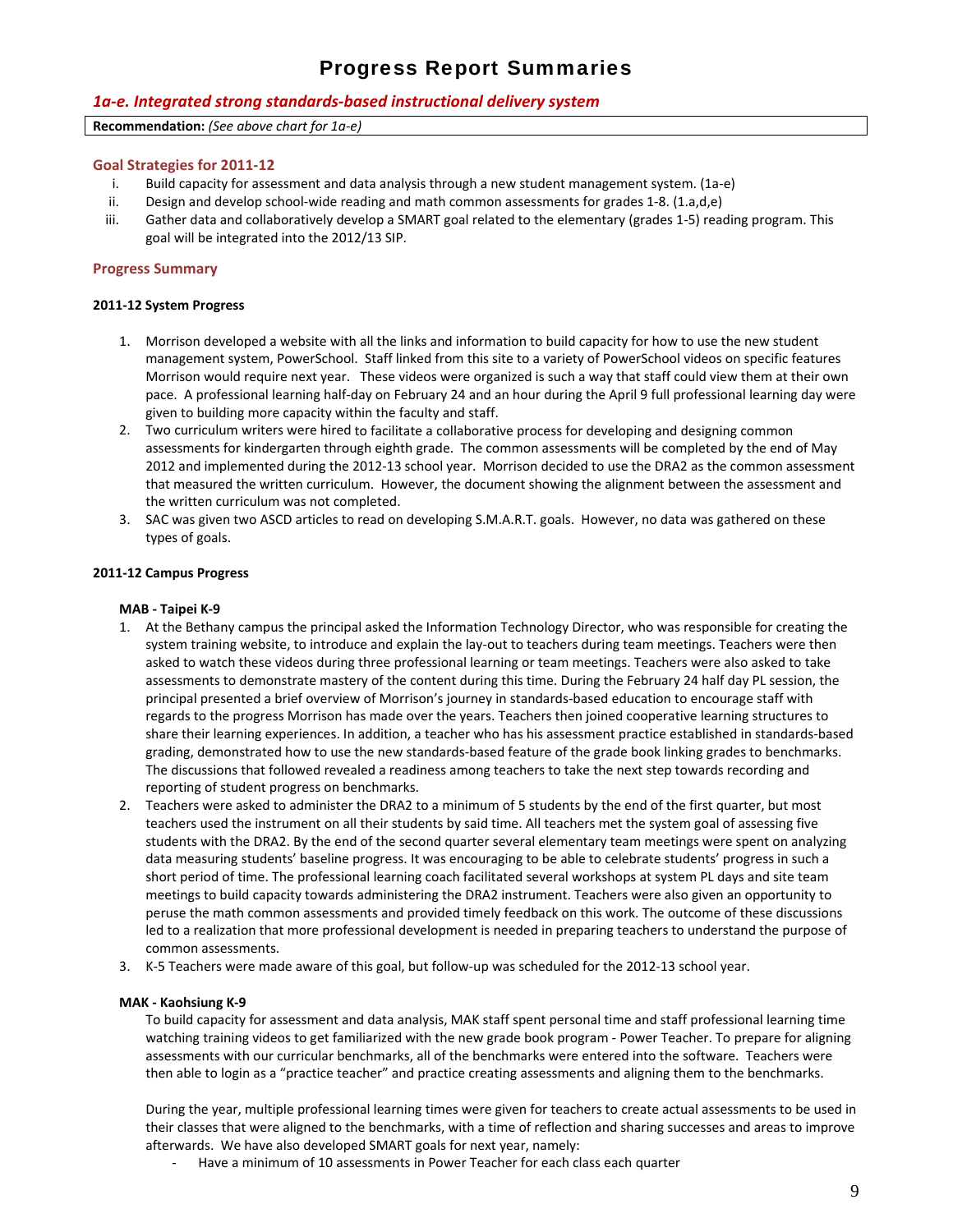- At least 50% of those assessments must be aligned to the benchmarks
- ‐ By the end of the year, at least 50% of the total benchmarks must be assessed during the year

In addition, multiple staff meetings were used to review and analyze various system data including standardized testing results, common writing assessment results, school‐wide survey results, parent survey results, and SAT results. Staff meeting time was also used for staff to collaborate and discuss the philosophy and rationale of the following assessment and grading practices:

- ‐ Should teachers deduct marks for late assignments?
- Should teachers give a zero for a missing assignment?
- In a four point scale, should the highest level be excellent achievement AT the benchmark level (ie: 100%), or OVER AND ABOVE the benchmark level (i.e.: >100%)?
- ‐ Should teachers give "re‐takes" for poor assessments?

With regards to the reading program, our teachers went over and above the system requirements of using the DRA to assess 5 students in each class. The teachers collaborated and decided to go ahead to assess all students in their classes in order to obtain useful information which could guide their planning and instruction.

#### **MAC EMS ‐ Taichung K‐8**

- 1. As part of the capacity building process for teachers aligning assessments to curricular standards, teachers were given three professional learning sessions to complete PowerTeacher training videos on the subject. Teachers also completed assessments to gather feedback on their level of understanding and proficiency. One half‐day of professional learning was also dedicated to training teachers in this area. A goal of all EMS teachers using gradebook by March, 2012 was created to increase teacher readiness for the implementation of PowerTeacher in August, 2012.
- 2. Five out of the six elementary teachers went over and above the minimum DRA assessment expectations by assessing all of their students by the end of 1st quarter. The sixth teacher was able to assess the minimum expectation of five students. One half‐day has been set aside for those teachers wishing to test their students at the end of the year to determine the extent of their reading growth over the course of the school year.
- 3. This goal will be addressed at the beginning of the 2012‐13 school year.

#### **MAC HS – Taichung 9‐12**

The high school teachers had a jump start on the rest of the system on the new software program, PowerSchool, because they were already using a key module of that software, PowerTeacher, in Chancery. Nevertheless, each staff member either watched the training videos or took the quiz at the end to demonstrate knowledge of it. A professional learning session was dedicated to watching the video on reporting grades by standards. This is a paradigm shift for high school teachers, but was discussed in professional learning sessions and determined to be good feedback to students and parents. The first step is to align assessments to benchmarks, and this is in the works with a plan to continue work on that in PL sessions next school year.

### *1a. Coherent Unit‐based Instructional Program*

Recommendation: That the Administration and faculty complete the development of a strong standards-based instructional delivery system that collaboratively involves the Administration and faculty and is characterized by:

a. The development of a unit-based, coherent, instructional program that regularly requires from faculty documents that include: scope and **sequence of learning, learning outcomes, common assessment and assessment data analysis that informs instruction.**

#### **Goal Strategies for 2011‐12**

- v. Identify curricular areas where units are incomplete.
- vi. Purchase curriculum unit and mapping software.

### **Progress Summary**

#### **2011‐12 System Progress**

- 1. A document was created in September 2011 to identify the curricular areas and courses with incomplete units. The document listed different courses and whether that course had completed units. The unit completion was measured in percentages. The table also tracked courses where units were being revised as a result of having just gone through the curriculum review process. In May 2012, when all the units have been uploaded into Rubicon, MA will run a report on Rubicon Atlas to verify this document.
- 2. On August 24, 2011, SAC encouraged the Director of Curriculum and Professional Development and Director of Technology Services to research unit writing and curriculum mapping software that may not integrate with a new Student Management System (SMS). On September 28, 2011, SAC approved the new 2011‐12 SIP. One of those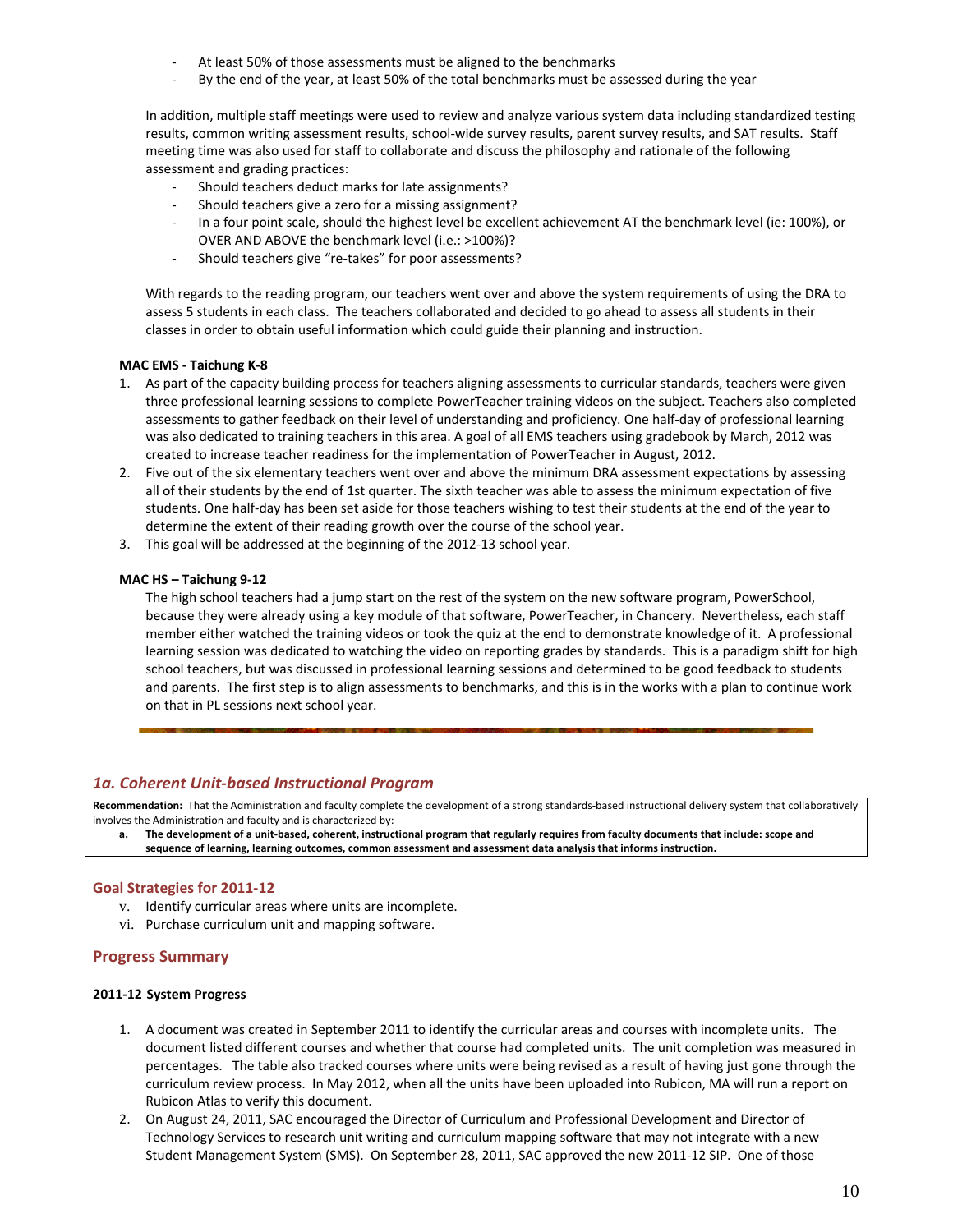strategies for goal number one was to purchase the unit writing and curriculum mapping software. On November 9, 2011, SAC approved Rubicon Atlas to be the curriculum unit and mapping software that would replace Moodle. MA would use Rubicon to store, retrieve, and monitor the written curriculum and to ensure a unit‐based, coherent instructional program. In late January 2012, MA purchased Rubicon Atlas. Since then, MA worked closely with Rubicon to transfer current units from Moodle to Rubicon, upload the MA written curriculum, design the unit template based on procedure 148, and develop implementation plans for the 2012‐13 school year. A core team of MA teachers will lead the professional learning next year.

### **2011‐12 Campus Progress**

#### **MAB ‐ Taipei K‐9**

- 1. Two Bethany teachers, as part of fulfilling their contracts, wrote units for the elementary LA curriculum and for the Discovery Mandarin curriculum as part of a system initiative to reduce the number of incomplete units. Both these teachers succeeded in accomplishing their tasks.
- 2. Several teachers were asked to serve on the core team that will facilitate staff's professional learning in effective use of Rubicon Atlas. These teachers include the professional learning coach, the educational technology coordinator and an elementary teacher. The principal also volunteered to serve on this team.

#### **MAK ‐ Kaohsiung K‐9**

A survey was given to staff to assess level of use for the existing units. The results were varied, with some staff fully utilizing them, but several others expressing difficulty in accessing them and/or frustration with the way the units are designed. Several teacher leaders were also identified to be a part of a core team to lead the implementation of the new Rubicon software for next year.

#### **MAC EMS ‐ Taichung K‐8**

- 1. Two Taichung EMS teachers have been hired to write Language Arts and Mandarin curriculum units respectively. As part of system-wide professional learning days, grade level teams were given the opportunity to analyze results of common unit‐based assessments.
- 2. The professional learning coach, educational technology coordinator, middle school math teacher and the 4th grade teacher are all part of the Rubicon core training team. Once trained, they will be available to assist teachers in the implementation and use of Rubicon Atlas next year.

#### **MAC HS – Taichung 9‐12**

- 1. Department heads have checked for each course and have stated all unit plans are complete. The exception to that is Mandarin that is developing new courses as a result of the changes made from the recent SIP. These courses have a plan to be completed by the end of the 2012‐2013 school year.
- 2. The business and technology education chair and the professional learning coach from the high school will serve on the Rubicon Atlas core training team. This core team will serve as the key trainers of staff in the use of Rubicon. High school teachers have been offered data entry help to transfer their unit plans from Moodle to Rubicon Atlas.

### *1b. K‐12 Subject Review with Vertical Articulation*

**Recommendation**: That the administration and faculty complete the development of a strong standards‐based instructional delivery system that collaboratively involves the administration and faculty and is characterized by: B. The emphasis upon K-12 subject review that includes vertical articulation.

### **Goal Strategies for 2011‐12**

- iii. Plan one CPT meeting a semester where elementary meets with middle and middle meets with high school.
- iv. Implement new curriculum review procedure.

### **Progress Summary**

#### **2011‐12 System Progress**

Based on procedure 110 *Curriculum Review Process*, MA planned a professional learning half (January 20, 2012) to look vertically at calculator use and how data analysis is being taught within math. All elementary, middle, and high school teachers met on their respective campuses to work through MA's vertical articulation protocol. During this same half day, another vertical team based on what the campus principal assigned.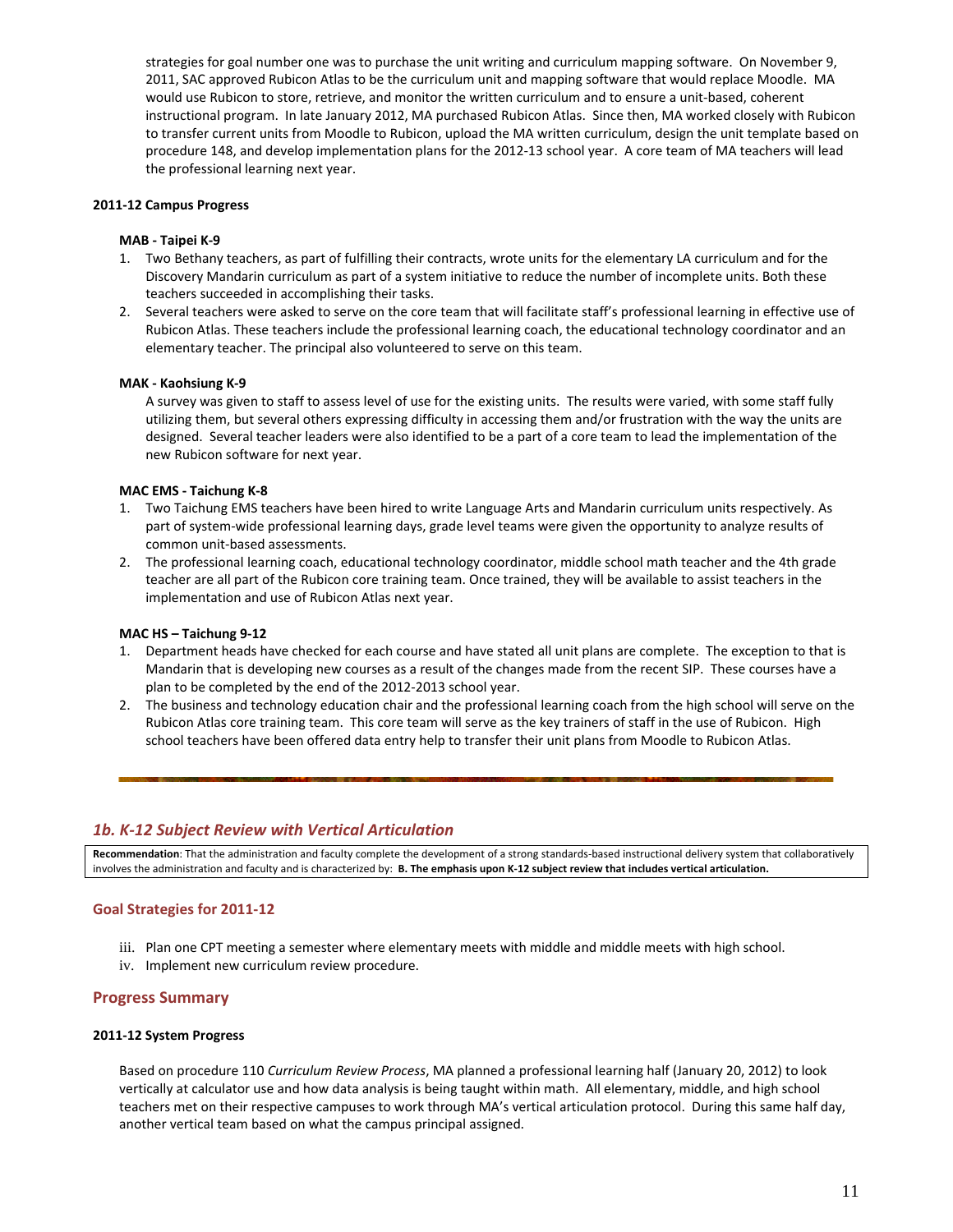Morrison reviewed three curriculum guides this year implementing Procedure 110 *Curriculum Review Process*. None of the task forces were able to revise their curriculum units. Those units will have to be revised next year using a curriculum writer. Only ELL was able to get common assessments written. Procedure 110 will need to be revised in the future to extend the timeline for completing unit revisions and common assessment writing.

#### **2011‐12 Campus Progress**

#### **MAB ‐ Taipei K‐9**

- 1. During the professional learning half day in January all math and science teachers followed the protocol on vertical articulation. Teachers were able to reflect on their practice related to calculator use and data analysis. This enabled teachers to identify existing gaps in a Morrison student's typical K‐12 learning experience. The data was submitted to the system office for use during next year's math task force.
- 2. Bethany's professional learning coach chaired the library media task force and the librarian also served on the task force.

#### **MAK ‐ Kaohsiung K‐9**

We used one of the PL half days for all math and science teachers to explore vertical articulation on how calculators and how data analysis is taught between the different grade levels. All teachers followed the school's established vertical articulation protocol.

#### **MAC EMS ‐ Taichung K‐8**

During the half day professional learning on vertical articulation, a K‐12 grade group used the Morrison vertical articulation protocol regarding Math (calculator use) while a 6‐12 grade group met regarding vertical articulation in Language Arts (research). The Language Arts teachers later met on this same topic as a system-wide group during the System‐wide PL day.

#### **MAC HS – Taichung 9‐12**

This was stated above. The VA in research had a goal of scaffolding research skills from grade 6 to the term paper in grade 11. This goal was revised to scaffolding to all the research skills the school would like to see students possess upon graduation.

### *1c. Consistent Application of High‐yield Instructional Strategies*

Recommendation: That the Administration and faculty complete the development of a strong standards-based instructional delivery system that collaboratively involves the Administration and faculty and is characterized by:

c. The consistent application of high yield instructional strategies that are reflective of sound educational practice, with Morrison Christian Academy providing ongoing training and accountability to ensure the delivery of a strong instructional program to the students.

#### **Goal Strategies '11‐'12**

- vi. Fully implement procedure 170 Standards of Professional Practice and 172 Professional Practice Review.
- vii. Fully implement a walk‐through document that includes teacher use of instructional strategies.
- viii. Complete development of the instructional strategies PL Moodle module

### **Progress Summary**

#### **2011‐12 System Progress**

Each principal implemented Procedure 170 and 172 at their respective campuses. Walk‐through documents were also implemented based on the principal's schedule and vision.

Work on the instructional strategies professional learning module in Moodle was not completed. We purchased A *Handbook for Classroom Instruction that Works* (Marzano, Norford, Panter, Pickering, and Gaddy) and drafted a New Teacher Training guide. The project was halted after several informal conversations with principals and the Director of Curriculum and Professional Development about the time commitment this module could require of new teachers.

#### **2011‐12 Campus Progress**

#### **MAB ‐ Taipei K‐9**

1. The principal met with all staff during the first quarter to set goals for the year. Staff members were asked to submit a goal related to the SIP, PPR rubric and/or balanced literacy (only for K‐5 teachers). Teachers were also encouraged to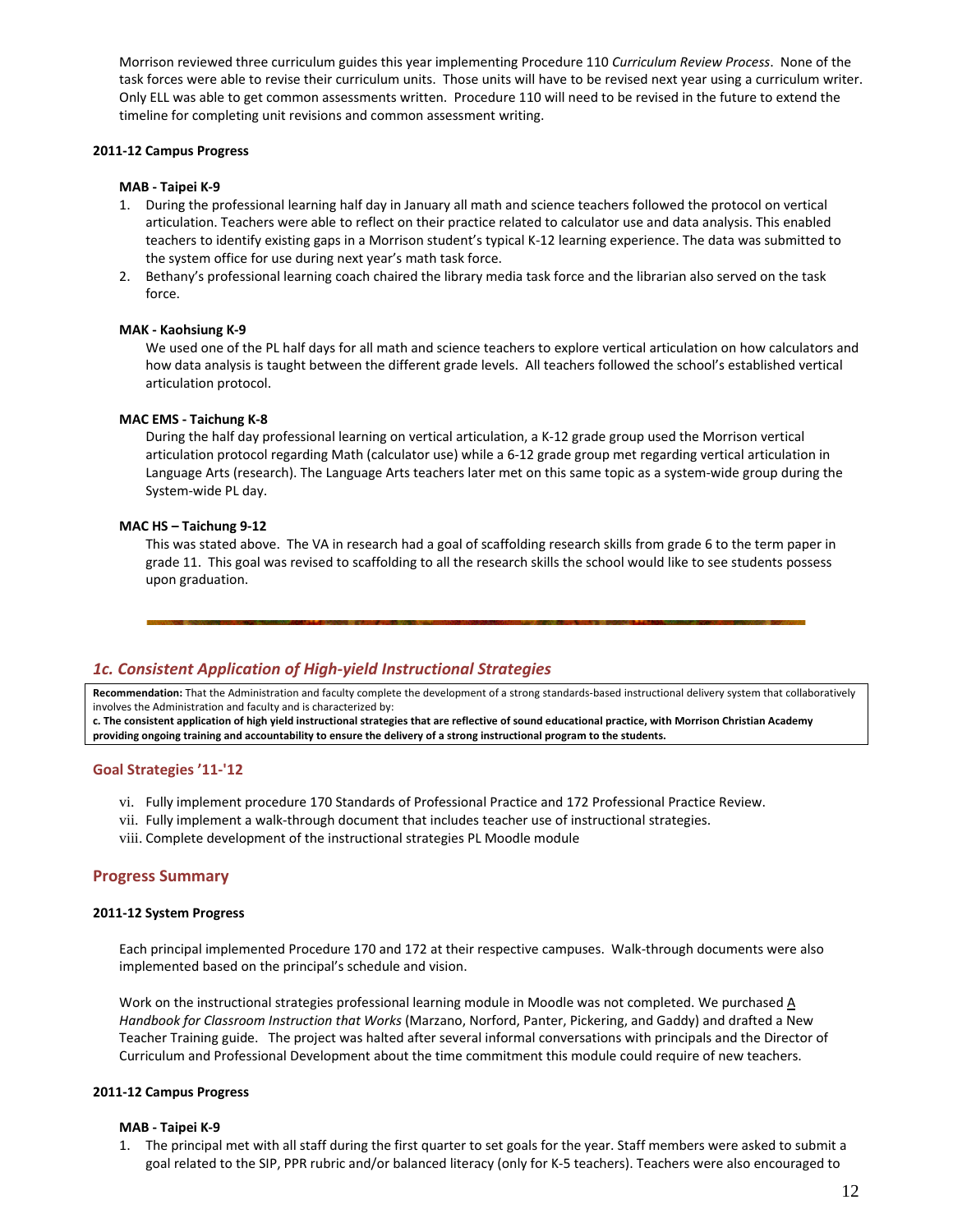focus on one strength and one area of growth. Quarterly reflections and evidence were collected from teachers to determine their progress. Teachers participated in an end‐of‐year conference with the principal.

2. The principal, professional learning coach and team leaders used a walk-through document to record teachers' use of instructional strategies. Walk‐throughs were followed up by immediate feedback using the Wows and Wonder protocol. The ETC on this campus collaborated extensively with core subject teachers to promote instructional use of technology. The principal hosted a morning tea for parents to clarify Morrison's view of homework as an instructional strategy. One staff meeting was spent on this topic to further solidify Morrison's approach to homework. This was followed up by parent surveys and teachers also monitored the impact of homework on student learning. An additional staff meeting was spent on the essentials of effective instructional delivery.

#### **MAK ‐ Kaohsiung K‐9**

Teachers made annual goals based on MA's Professional Practice Review (PPR) rubrics, and many teachers included a goal that involved use of a variety of instructional strategies. The principal also did regular walk‐throughs for all teachers (multiple times each week) and recorded instances when instructional strategies were in use through a Google spreadsheet.

#### **MAC EMS ‐ Taichung K‐8**

As part of the PPR goal setting process, the principal met with each teacher. A number of teachers chose implementing a variety of effective instructional strategies as a goal for the year. The professional learning coach and principal had informal conversations with teachers regarding the use of instructional strategies in their classrooms. The principal also made note of the use of instructional strategies used during regular walkthroughs conducted and recognized them in encouraging emails to the teacher.

#### **MAC HS – Taichung 9‐12**

In August and September the principal met with all staff to agree on the PPR goals that the teacher would focus on for the year. That meeting included making sure they were specific, realistic, and attainable. After that meeting, the PL coach met with each teacher to get a plan for how the goal would be measurable and strategies for gathering evidence. In the second quarter the department head met with each staff member for a reflection of quarter one. The third quarter saw the PL coach doing the same with a reflection of quarter

Finally, the principal met with each teacher for an end of the year conference. This conference included a final reflection on the goals, a self‐assessment on the PPR rubric (particularly looking at possible areas to focus on for the following year), a look at student surveys, and a summary of results from walk‐thru observations. A walk‐thru observation form that includes instructional strategies, biblical worldview integration (BWI), Vision for Our Learners (VFOL), technology use, student engagement level, and lesson objective clarity is in use and all results are stored in an Access database for generating reports. There are hundreds of observations stored in this database.

#### *1d. Comprehensive, School‐wide Assessment Program*

Recommendation: That the Administration and faculty complete the development of a strong standards-based instructional delivery system that collaboratively involves the Administration and faculty and is characterized by:

d. The establishment of a comprehensive, school-wide assessment program that assesses student learning and aligns with the learning outcomes.

#### **Goal Strategies '11‐'12**

ii. Design school-wide reading, writing and math common assessments

### **Progress Summary**

#### **2011‐12 System Progress**

Two curriculum writers were hired to facilitate a collaborative process for developing and designing math common assessments for kindergarten through eighth grades. The common assessments will be completed by the end of May 2012 and implemented during the 2012‐13 school year.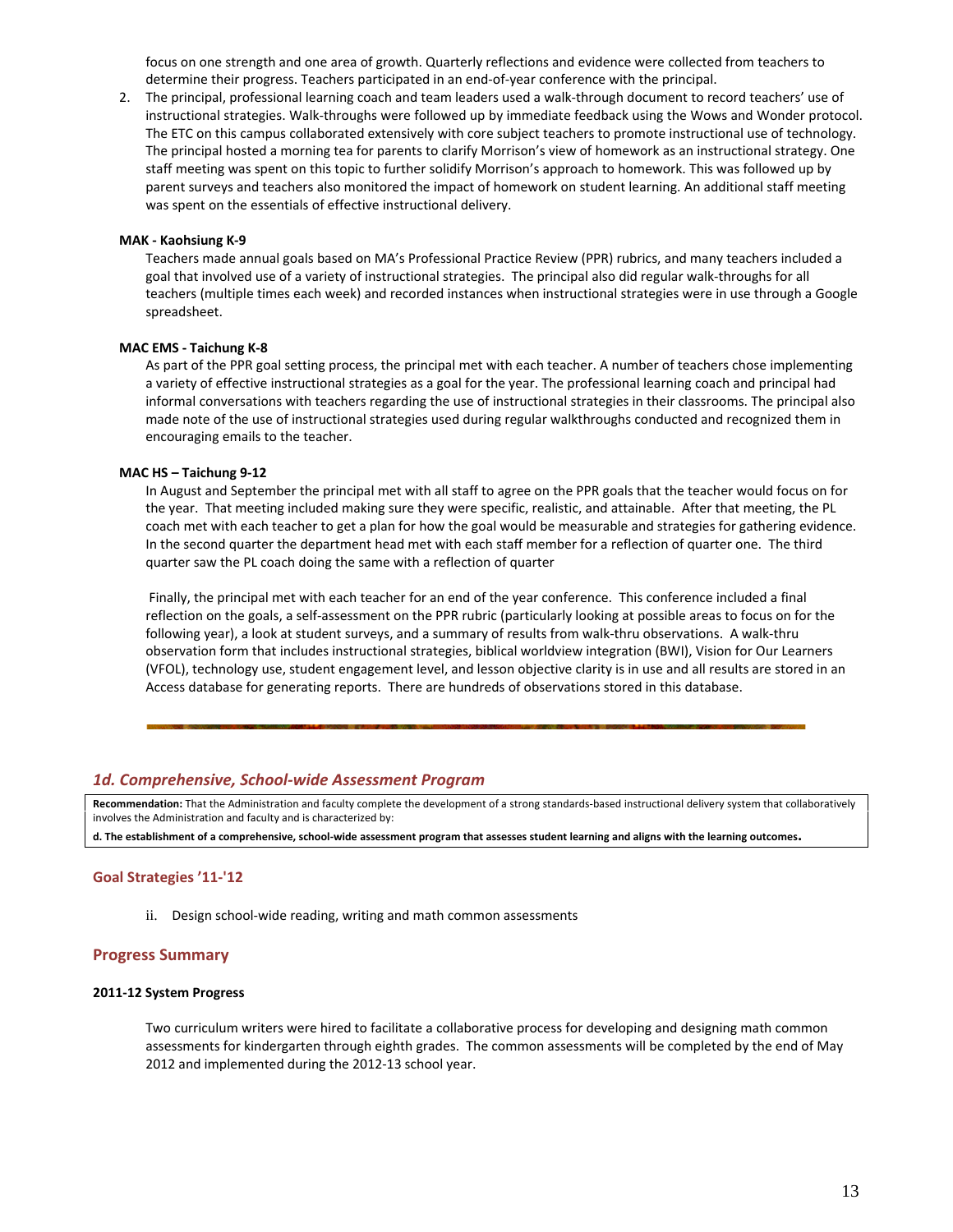#### **2011‐12 Campus Progress**

#### **MAB ‐ Taipei K‐9**

The principal hosted a parent morning tea to explain that Morrison's assessment philosophy hinges on a formative assessment approach. Common assessments, when seen against this backdrop, are yet another tool to inform instruction.

#### **MAK ‐ Kaohsiung K‐9**

*See "Goal 1a‐e" above.*

#### **MAC EMS ‐ Taichung K‐8**

At the half way mark of the year, teachers checked the progress of the teaching of their benchmarks against their year scope and sequence during a team meeting.

### *1e. Assessment Data Analysis*

**Recommendation**: That the administration and faculty complete the development of a strong standards‐based instructional delivery system that collaboratively involves the administration and faculty and is characterized by: e. The establishment of collaborative systems that routinely analyze a variety of assessment data to inform instruction and improve student learning.

#### **Goal Strategies '11‐'12**

- v. Build capacity regarding assessment at the leadership and teacher level during PL Days, EARCOS workshop, and professional practice review meetings.
- vi. Implement the School‐Wide‐Appraisal process in preparation for analyzing data in April system PL and during the May PL half‐day goal setting sessions.

#### **Progress Summary**

#### **2011‐12 System Progress**

- 1. On February 6, 2012, the four current principals, one principal to be, and a system person embarked on a six week book study on Marzano's *Formative Assessment & Standards‐Based Grading*. The purpose was to build capacity and common understanding of research toward recording and reporting student learning within a standards‐based approach. The book study combined five Skype meetings with one face-to-face meeting. The six chapters were divided among five MA leaders. Using a timeline, each person read the assigned chapter, posted answers to predetermined protocol, and responded to other postings. The facilitator for the chapter led the discussion and notes were recorded. The four statements guided the desired learning from the book: 1) Information that will help identify the need for a new scale that aligns with SBE, 2) Information that will help clarify how to track student progress of the written curriculum, 3) Information that will guide how to assign meaningful grades to show student learning, and 4) Information that will help identify effective ways of reporting student learning in SBE.
- 2. The School Improvement Coordinator implemented the MA School-wide-Appraisal (SWA) process throughout the year using the 2011‐2012 SWA calendar. During the April 9, 2011 professional learning full day, teachers analyzed only the unit assessment data they agreed to collect. During the May professional learning half day, principals were asked about what SWA data they would like to analyze with their staff.
- 3. SAC approved updates to procedure 120 Assessment on November 9, 2011 and January 6, 2012. The updates clarified the purpose of common assessments and the variety of assessments. The procedure added a basic common assessment schedule for kindergarten through eighth grades in math, reading, and writing.

#### **2011‐12 Campus Progress**

#### **MAB ‐ Taipei K‐9**

The principal participated in the above mentioned book study and held several informal grassroots level discussions with his leadership team to determine readiness for recording and reporting student learning according to a standards‐ based education approach. The February PL half day stimulated rich discussions as staff contemplated the next step (recording and reporting) on this journey of standards‐based education.

#### **MAK ‐ Kaohsiung K‐9**

 *See "Goal 1a‐e" above.*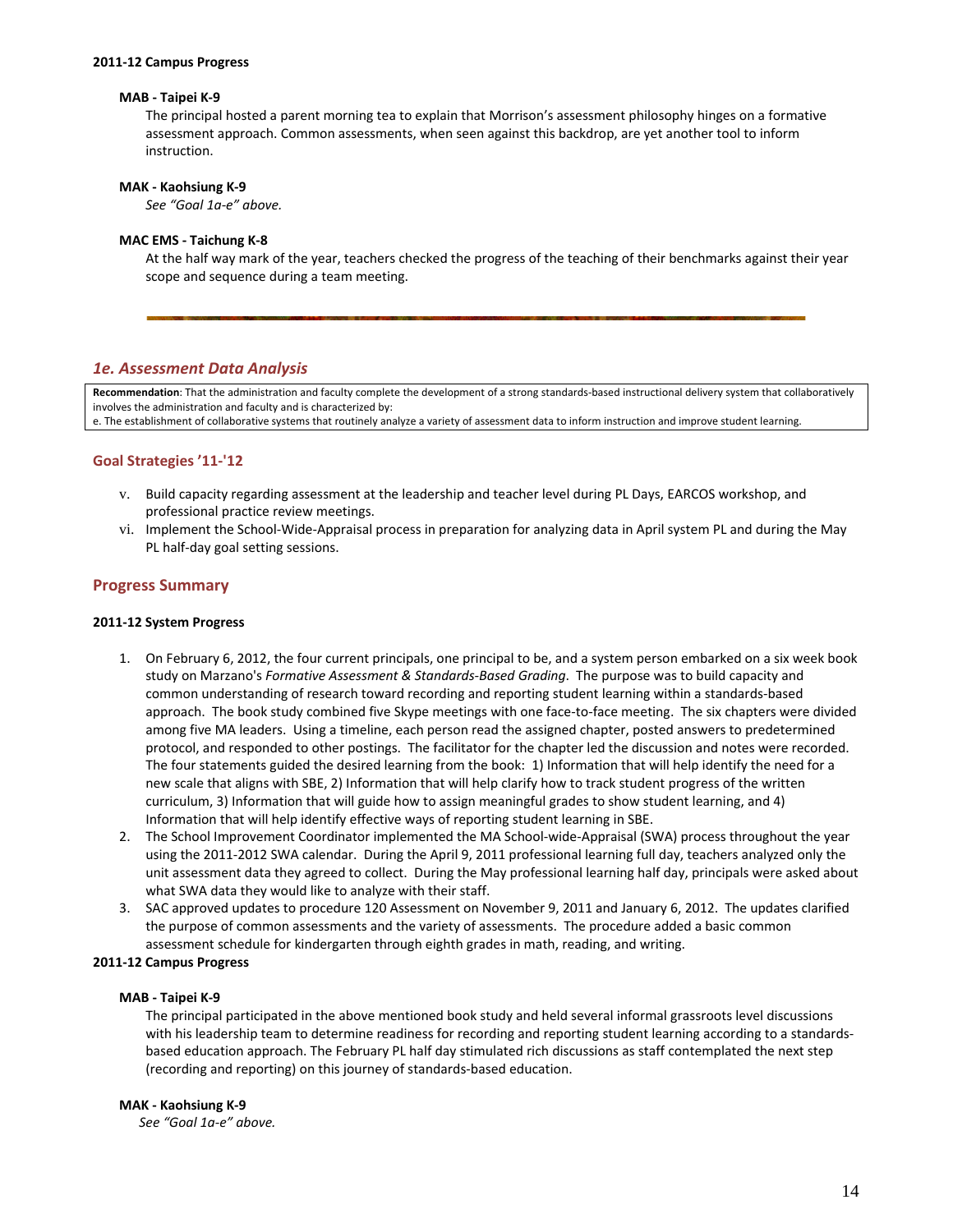#### **MAC EMS ‐ Taichung K‐8**

Each monthly staff meeting began with a session where School‐wide Assessment data was analyzed and discussed.

#### **MAC HS – Taichung 9‐12**

The principal successfully met his goal of showing relevant data at each monthly staff meeting in order to develop a culture of analyzing and discussing data for the purpose of improving student learning.

#### *2. Systematic and Sustainable Service Program*

**RECOMMENDATION FULLY MET 2009:** That the faculty develops and implements a more systematic and sustainable service program to provide students with increased opportunities to serve outside the school walls.

#### *3. Mandarin Curriculum Review*

**Recommendation**: That the Administration and faculty review the Mandarin curriculum as part of the subject review process, applying best practices and making improvements that result in a developmentally appropriate, sequential and coherent curriculum where students develop communicative competencies.

#### **Goal Strategies 2011‐12**

- v. Complete the Mandarin Curriculum Guide
- vi. Complete all units by May 2013.
- vii. Evaluate appropriateness of the Better Chinese online resources.

#### **Progress Summary**

#### **2011‐12 System Progress**

- 1. The Mandarin Chinese Curriculum Guide is complete. SAC will approve it in May 2012.
- 2. Two curriculum writers were hired to complete the all the unit writing for elementary Discovery courses (1‐2 and A‐C). These units align with Procedure 148 Unit Based Curriculum and will be uploaded into Rubicon.
- 3. Mandarin Chinese teachers talked during the April 9, 2012 PL job a‐like meeting with the Director of Curriculum and Professional Development about the frustrations they had with Better Chinese Online. They felt it was not reliable, too simple, and didn't offer the kinds of practice their students needed. Through a vote, teachers decided to not renew the student online resource and keep the teacher resource. They felt the teacher resource did meet their needs for activities and ideas for teaching their classes.

#### **2011‐12 Campus Progress**

#### **MAB ‐ Taipei K‐9**

All Mandarin teachers used Better Chinese online resources. One of the Mandarin teachers was hired to complete unit writing for the Discovery Mandarin curriculum.

#### **MAK ‐ Kaohsiung K‐9**

Mandarin teachers were able to fully implement the new curriculum guide along with the new resources. All Mandarin teachers' lesson plans also identify which benchmarks are being taught for each lesson. Aligning assessments to the benchmarks is a significant change from what Mandarin teachers are currently practicing, but through the PL times, they have attempted to experiment with this strategy several times throughout the year.

#### **MAC EMS ‐ Taichung K‐8**

EMS teachers used the Better Chinese online program during class time as well as a homework supplement. One Mandarin teacher was hired to write curriculum units.

#### **MAC HS – Taichung 9‐12**

All units are complete in the new Mandarin and Advanced Mandarin courses except for three. These courses will be completed by May of 2013. The Better Chinese online program is getting poor reviews from high school teachers.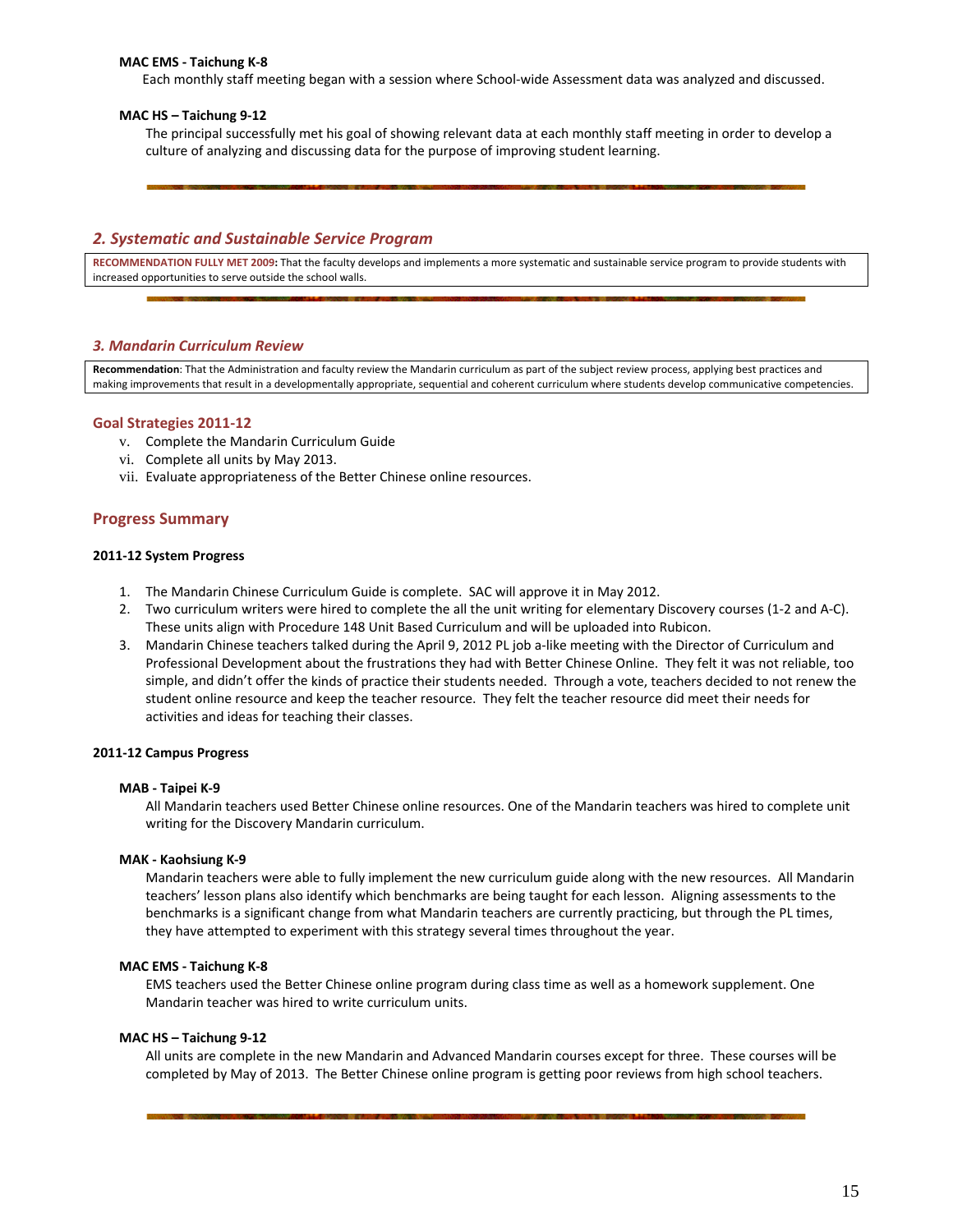#### *4. Clear Articulation of Mission & School‐wide Initiatives*

**Recommendation:** That the administration ensures that school vision and initiatives are clearly articulated to all Morrison community stakeholders in order to facilitate mutual ownership of these by all members and to provide consistency among the schools, while allowing variance of implementation based on the unique needs and characteristics of each campus and / or school level**.**

#### **Goal Strategies 2011‐12**

- iii. Develop a mechanism for gathering reports of Christian service student learning programs in order to assess the school's relevance in the broader community.
- v. Assess stakeholder awareness of school vision and initiatives.

#### **Progress Summary**

#### **2011‐12 System Progress**

The Board of Trustees, Administration, and Director of Communications assessed stakeholders' awareness of the school vision and initiatives. The Board received training in common questions trustees could ask parents in preparation for meeting with the Parent Advisory Committees (PAC) on each campus. The Director of Communications also met with parents at PAC to assess their awareness of school vision and initiatives. Feedback from the PAC confirmed the fall of 2011 Parent Survey evidence of high readership of The Bridge, the quarterly school publication that focuses on school vision and initiatives. An impressive 49% of parent respondents "always" read The Bridge and another 40% read it "occasionally."

Director of Communications and System Administrative Council collaboratively updated the Communications Strategic Plan in January 2012. This focused on organizational branding. It also allocated resources in the 2012/13 budget for communications constituent relationship management software and a personnel position to implement the software (Administrative Assistant to the Director of Communications).

Communications mechanisms continue to be developed for the "distinct needs and characteristic of each campus." In April 2012 the school website format was updated to better highlight each campus. Also, part-time Public Relations Manager positions for each campus were included in the 2012/13 budget. An orientation plan has been developed to help these newly hired PR Managers better understand the school's vision and develop effective PR strategies for the broader community.

The Communications Strategic Plan has also begun to raise the profile of the school in the broader community, beyond current stakeholders. This new communications strategy could report on students' service learning projects in the community. The bank of student reflections about service projects and the annual campus statistical report of campus service learning project provide a wealth of information for communicating Morrison's engagement with the community.

#### **2011‐12 Campus Progress**

#### **MAB ‐ Taipei K‐9**

The principal, on two occasions invited system personnel to inform parents about two new system initiatives ‐Overdrive, a new library/media technology, and The Bridge. He is also in the process of inviting potential candidates to apply for the new public relations position at Bethany as well securing the services of a CSL liaison officer.

#### **MAK ‐ Kaohsiung K‐9**

Each year, there is a "class tea" for parents in each grade level. During this time, the principal is able to share about the school's mission, vision for our learners, and school goals for the year (and near future). There is also an orientation for new families to learn about the school's mission and vision statements. This year, due to the mid‐year progress report year for ASP, there were also several meetings with students, parents, and teachers to discuss the school's vision and SIP goals.

There was also budget created for a new public relations manager position at MAK. This person's main role would be to cultivate constructive relationships between the school, parents, and the local community. He/she would also be working at increasing the exposure and "branding" of the school in the local community and for prospective families through public relation strategies and various types of communication.

#### **MAC EMS ‐ Taichung K‐8**

The annual K‐12 parent morning tea was held at the beginning of the year. Parents were able to hear more about Morrison's core values at this time from the HS Principal. The EMS Principal spent much time during interviews with prospective parents, including Kindergarten Roundup, explaining the school vision, mission, purpose, VFOL's and core values.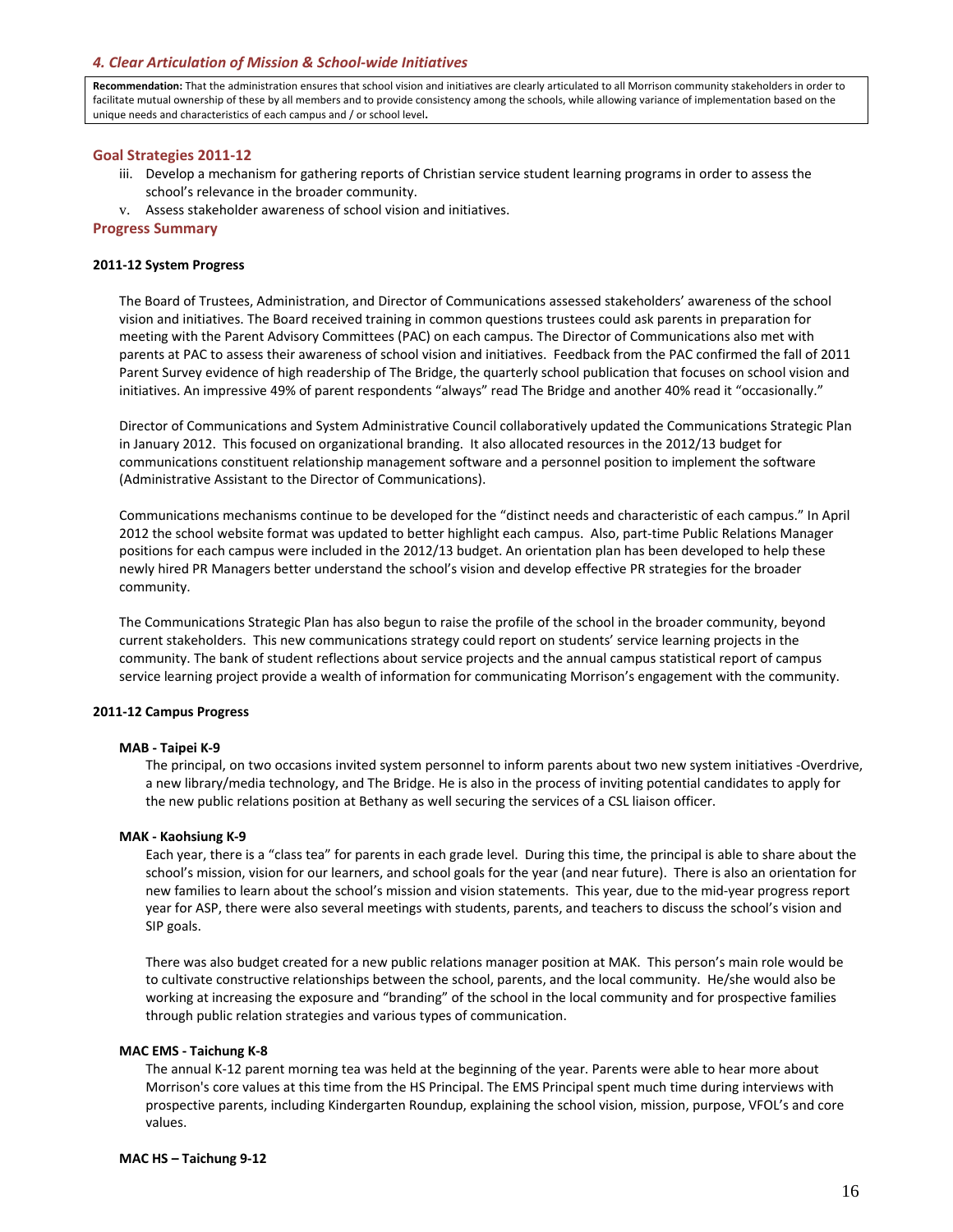In addition to the MAC EMS activities, the high school "In-Touch" publication also promotes the themes found in the school vision, mission, purpose, VFOL's and core values.

#### *5. Enrollment Policy Review*

**RECOMMENDATION FULLY MET 2009:** That the board review the enrollment policy in light of the declining enrollment of missionary children and changing demographics to ensure the school's future viability – while maintaining the school's vision.

#### **This goal was fully accomplished by May 2010.**

### *6. Articulate an Integrated, Strategic Technology Plan*

**Recommendation:** That the administration ensures that school vision and initiatives are clearly articulated to all Morrison community stakeholders in order to facilitate mutual ownership of these by all members and to provide consistency among the schools, while allowing variance of implementation based on the unique needs and characteristics of each campus and / or school level**.**

### **Goal Strategies 2011‐12**

*See i– viii below; all in progress*

#### **Progress Summary**

#### **2011‐12 System Progress**

Student Information Management System (SIMS) was upgraded from Chancery to Power School. Funding was allocated in the 2012/13 budget. Initial training was provided for teachers and office staff and will continue during the 12/13 school year. Standards and benchmarks have been added to PowerSchool to allow for new reporting capabilities at the benchmark level. The accounting, admissions, recruitment, Moodle, destiny, and email list applications have been reconfigured and modified to work with PowerSchool to allow for easy data‐flow between the multiple systems.

The October 2011*Teacher Survey* asked teachers about the frequency of one‐to‐one interactions between themselves and the educational technology coordinators during the year. SAC and the educational technology coordinators analyzed this data in November 2011.

Pearson Inform Analysis software has been initially investigated as an assessment data analysis software solution, as well as a newer software addition to Pearson's portfolio called Schoolnet, which might be even more promising.

An outsourced tech support contract was piloted successfully at the Kaohsiung Campus, beginning in February 2012. This has freed the educational technology coordinator to support individual teachers in integrating technology into instruction and assessment. The format of this contract is replicable so the plan is to implement outsourced tech support on the Taichung and Taipei Campuses during the 2012/13 school year.

The Educational Technology Coordinators' Professional Practice Review (PPR) rubric was updated to realign with the job description. This rubric will provide a structure for self-reflection and goal-centered professional conversations in accordance with procedure 172.

#### **2011‐12 Campus Progress**

#### **MAB – Taipei K‐9**

Bethany's ETC wrote a PPR goal to collaborate with teachers at all grade levels in an attempt to implement the integration of technology in all subject areas. This included identifying assessments that lend itself to technology as well as helping with instructional aspects. In addition, the school received a generous donation from a parent in the form of 25 tablets. These devices were put in the hands of teachers to promote formative assessment and immediate feedback, which was a key initiative in this year's professional learning focus.

All 8th graders will participate in the computer literacy assessment to demonstrate their ability and skill level with regards to this graduation requirement.

Money has been budgeted to obtain the services of a vendor to outsource hardware support.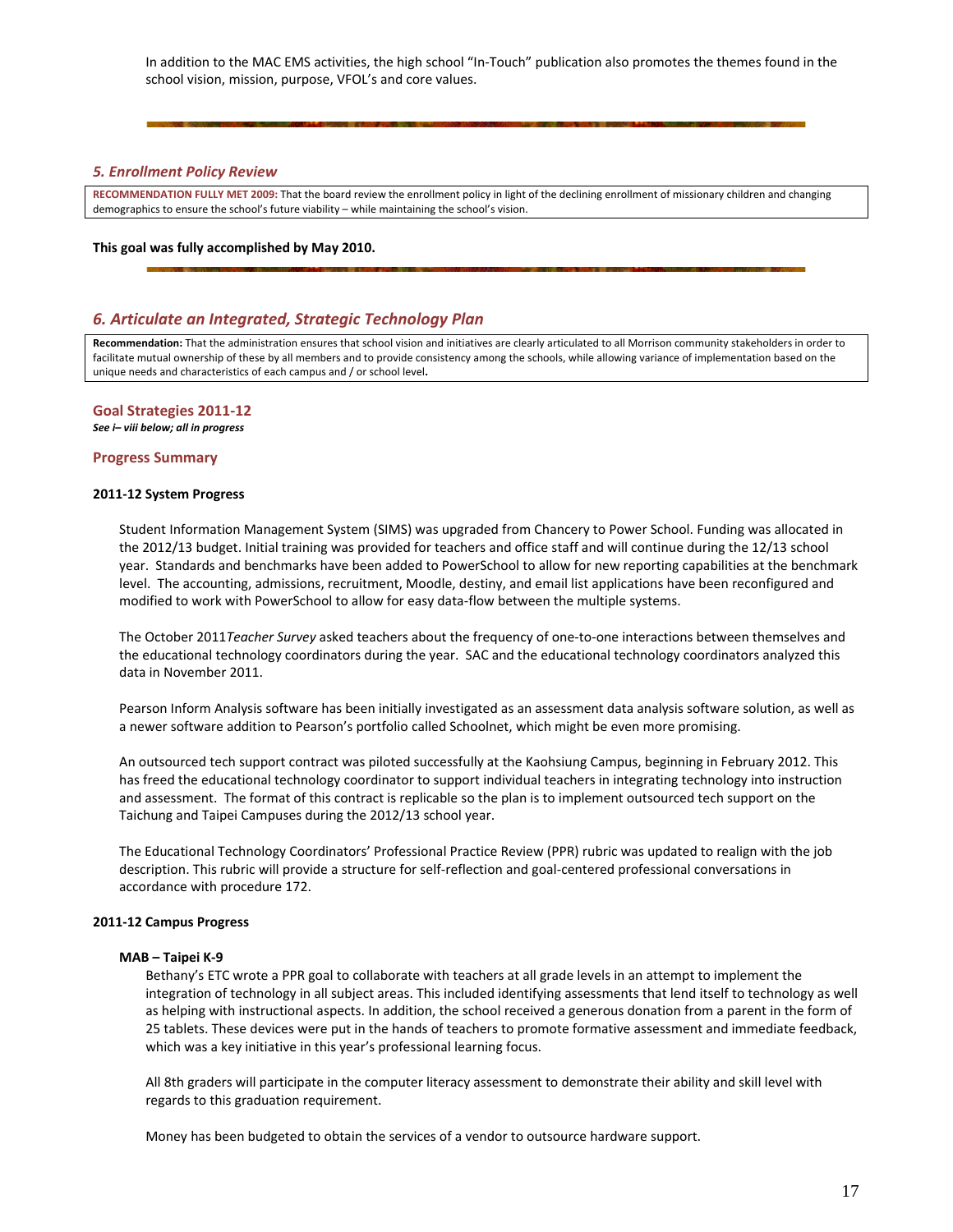#### **MAK – Kaohsiung K‐9**

Technology is used throughout the school at all grade levels (K‐9) and in all subject areas at MAK. Part of the reason for this is because the technology benchmarks have been integrated into the different subjects' curriculum guides, but it's also due to the culture of the school and the collaboration efforts of our Education Technology Coordinator and our librarian. As mentioned above, we were able to find an excellent vendor to outsource much of our hardware and technology support to, which was able to free up our ETC's time to work more with teachers.

As a school, we have also been systematically typing keyboarding at the upper elementary grades. There is also a technology literacy assessment created by the system's ETCs which is to be given to all 8th graders during the 4th quarter of school.

#### **MAC EMS – Taichung K‐8**

Collaboration between K‐8 teachers and the Educational Technology Coordinator continued throughout this year. Teachers have begun to take responsibility for teaching and assessing the technology benchmarks as they are integrated into each core curriculum.

#### **MAC HS – Taichung 9‐12**

Department heads underwent a vertical articulation of technology skills needed in student projects in their respective courses (i.e. after consulting each teacher in their department). This document now informs us of what technology benchmarks are being addressed in courses and informs the ETC of how to better collaborate with teachers in terms of supporting the technology skills for those projects.

## *7. Special Needs Services*

This is not an ACSI/WASC goal; it is an MA School Improvement goal (SAC)

### **Goal Strategies**

Replace the Board review of policy 5205 Admissions Limitations

- i. Administration research marketing strategies, such as an open house, to attract the most qualified students in the primary grades. Consider integrating these in the 2010/11 budget.
- ii. Administration research enrollment incentives, ELL summer camps, ELL audit and preschool programs. Consider integrating these in the 2010/11 budget.
- iii. Review Admissions protocols and testing instruments.

### **Progress Summary**

### **2011‐12 System Progress**

- 1. The learning specialists job a‐like extensively evaluated the current Procedure 281 and made revisions that they felt would simplify the Intervention Process. Slight changes were also made in the process to be followed by the high school, recognizing that the Counseling Center plays a role in the Intervention Process at the high school level. The learning specialists reviewed all the forms involved in the process, made changes that would facilitate the process for teachers, and eliminated redundant forms. They also changed the name of the individual plan for students in the Learning Needs Program to Individual Learning Plan (ILP). Recommendations were also made to the board for review and approval
- 2. Learning Specialists on all 3 campuses sought referrals but were unable to locate an English‐speaking psychologist who could write the quality of reports deserving of our students. In Taichung, the learning specialist contacted Mr. Wright at the Counseling Center but they, too, were unaware of a local person who could perform the needed evaluations. Morrison's current psychologist, Dr. Jay Wilson, performs evaluations for other schools in Taiwan and does an excellent job.
- 3. The Learning Specialist Coordinator spent many hours with Director of Finance and Superintendent in developing the newly‐ revised fee schedule. All the learning specialists recommended a 3-tier approach to the fee schedule since students receiving inclusion services do not receive the same direct instruction as do students receiving resource (pull‐out) services. All four learning specialists were required to report in detail their current caseload identifying level of services and amount of services for each student. The Director of Finance took this information and developed a fee schedule that should meet the Board's goals of increasing the degree to which the program is self-supporting.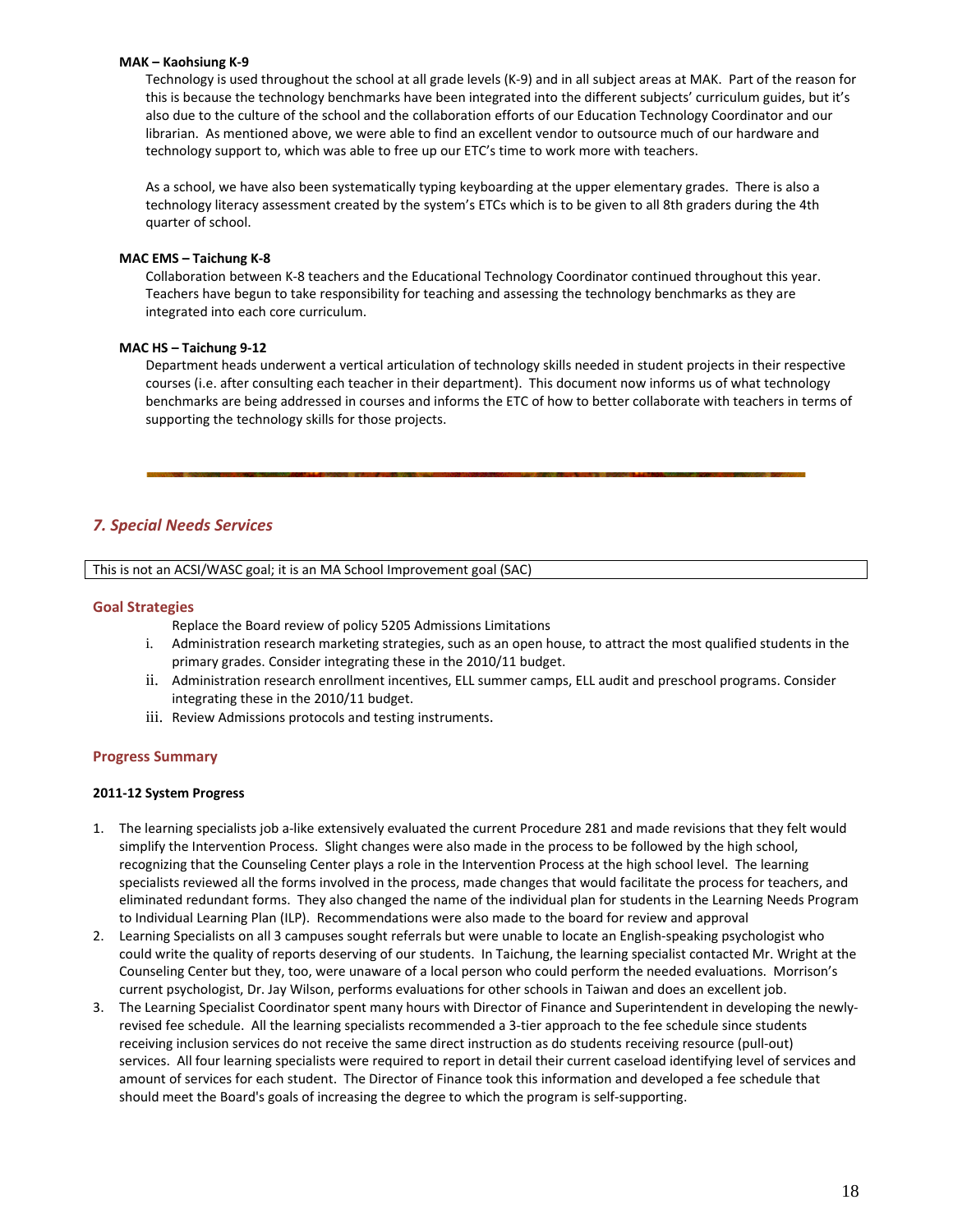#### **2011‐12 Campus Progress**

#### **MAB ‐ Taipei K‐9**

- 1. An open house flyer was developed and several copies were distributed at strategic locations in Taipei to attract students who are looking for a Christian alternative in the international school context. A new Bethany brochure will be developed to be added to the Morrison System brochure to provide campus‐specific information. This will be linked to the new PR position.
- 2. The principal pursued a partnership with a bilingual preschool program in the Tien Mou area, but this was not considered a viable option after 4 months of exploring common strategies.
- 3. The special needs and ELL departments worked together closely to provide ongoing support to a group of 6th grade students who had difficulty in making the transition to the regular classroom. The principal had monthly meetings with the special needs teacher to discuss students' progress.

#### **MAK ‐ Kaohsiung K‐9**

This is our first year with a contracted learning specialist resource teacher at MAK, and she has already proven to be a real benefit to teachers and students. During the year, she has begun direct services for 4 students and developed learning accommodations for another student. In addition, this year, six other students were referred for testing with an educational psychologist, and four have been recommended for learning services for next year. The learning specialist also meets with teachers regularly to make sure they understand what the various IEPs and accommodations require of them, and offers whatever assistance she can to help them carry these out. She has also started a "Social Skills" class after school to help students struggling in this area. There are currently 7 students in the K‐2 group, and 8 students in the gr 3‐8 group. Besides working solely with students with learning needs, the learning specialist has also gotten involved in regular classrooms through helping with DRA assessments, small group instruction, and working with reading groups.

#### **MAC EMS ‐ Taichung K‐8**

The Learning Needs program has been part of the Taichung campus for a number of years now. She works closely with each teacher and the principal to ensure ILP conditions are being met in the classroom. ILP meetings with parents and teachers have been moved to the end of the year instead of the beginning to facilitate a smoother start to the year.

#### **MAC HS – Taichung 9‐12**

High school teachers had a jump start on the rest of the system on the new software "PowerSchool" because a key module of that software, "PowerTeacher," was being used by them in Chancery. Nevertheless, each staff member either watched the training videos (see descriptions from other campuses) or took the quiz at the end to demonstrate knowledge of it. A professional learning session was dedicated to watching the video on reporting grades by standards. This is a paradigm shift for high school teachers, but was discussed in professional learning sessions as good feedback to students and parents. The first step is to align assessments to benchmarks and this is in the works with a plan to continue work on that in professional learning sessions next school year.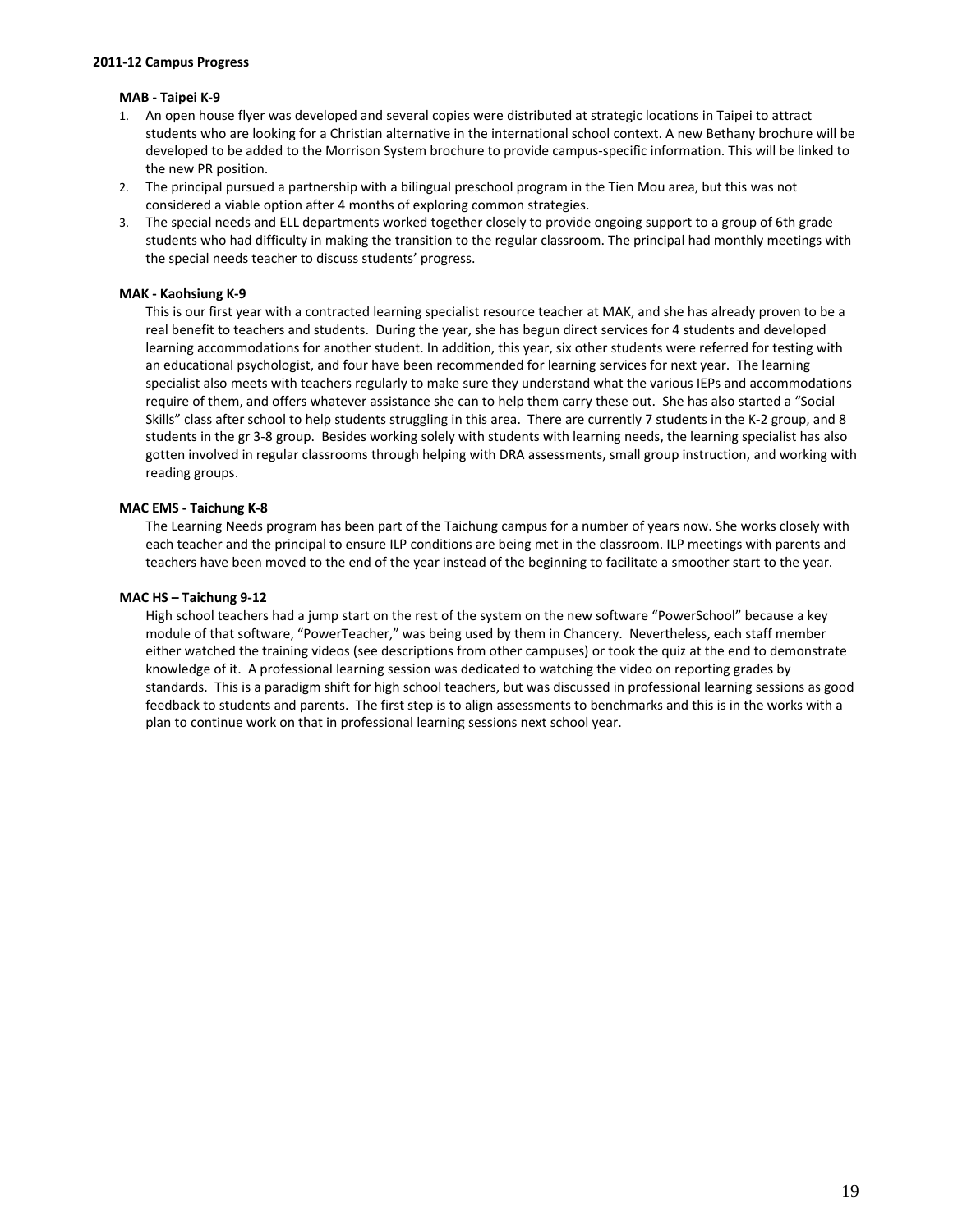## Appendix Section

## **Appendix A ‐ MA School Improvement Plan Tracking Chart**

**2009‐2011 3 Year Progress Tracking Chart ‐ \*Based on March '09 Visiting Committee Recommendations**

Legend: Completed In progress O Postponed until next year Strategies in bold indicate 2011-12 School-wide Action Plan emphasis

|         | <b>GOAL</b>                                                                                                                                                                                                                                              | <b>STRATEGY</b>                                                                                                                                                                                                                                                                                                                                          | ORIGIN                     | 09<br>$\overline{a}$<br>10 | 10<br>11       | 11<br>$\overline{a}$<br>$12$ |
|---------|----------------------------------------------------------------------------------------------------------------------------------------------------------------------------------------------------------------------------------------------------------|----------------------------------------------------------------------------------------------------------------------------------------------------------------------------------------------------------------------------------------------------------------------------------------------------------------------------------------------------------|----------------------------|----------------------------|----------------|------------------------------|
| $*_{1}$ | Integrated 1a-1e -Strategies (see right) are designed to meet<br>multiple goals 1a-1e                                                                                                                                                                    | i.<br>Build capacity for assessment and data analysis through a new student<br>management system. (1a-e)<br>ii.<br>Design and develop school-wide reading and math common assessments                                                                                                                                                                    | 10<br>11                   |                            | 1              | ◀                            |
|         |                                                                                                                                                                                                                                                          | for grades $1-8.$ $(1.a,d,e)$<br>Gather data and collaboratively develop a SMART goal related to the<br>iii.<br>elementary (grades 1-5) reading program. This goal will be integrated<br>into the 2012/13 SIP. (1.a,d,e)                                                                                                                                 | 11                         |                            |                |                              |
| $*1a.$  | Unit-based, coherent, instructional program that regularly<br>requires from faculty documents that include: scope and<br>sequence of learning, learning outcomes, common<br>assessment and assessment data analysis that informs                         | Require same benchmark assessments for each core subject with unit<br>i.<br>plans.<br>ii.<br>Review existing unit plans during collaborative planning time and PD days.<br>iii.<br>Write procedure defining the components of the unit based instructional                                                                                               | 09<br>09                   | $\bullet$                  |                |                              |
|         | instruction                                                                                                                                                                                                                                              | program<br>iv.<br>Designate curriculum writers to facilitate collaborative unit plans for<br>elementary science and social studies, middle school math, and<br>elementary, middle school math.                                                                                                                                                           | 09<br>10                   |                            |                |                              |
|         |                                                                                                                                                                                                                                                          | $\mathbf{v}_\bullet$<br>Identify curricular areas where units are incomplete.<br>vi.<br>Purchase curriculum unit and mapping software.                                                                                                                                                                                                                   | 11<br>11                   |                            |                |                              |
| $*1b$   | K-12 subject review that includes vertical articulation.                                                                                                                                                                                                 | Revise the Curriculum Development Process procedure (110) so that<br>i.<br>vertical articulation is reflected as a major component of the review<br>process.                                                                                                                                                                                             | 09                         | $\bullet$                  |                |                              |
|         |                                                                                                                                                                                                                                                          | ii.<br>Plan one session where K-12 meets in subject areas to look for gaps and<br>redundancies. Report back findings.<br>iii.<br>Plan one CPT meeting a semester where elementary meets with middle                                                                                                                                                      | 09<br>09                   | O                          |                |                              |
|         |                                                                                                                                                                                                                                                          | and middle meets with high school.<br>iv.<br>Implement new curriculum review procedure                                                                                                                                                                                                                                                                   | 10                         |                            |                |                              |
| $*1c.$  | Consistent application of high yield instructional strategies<br>that are reflective of sound educational practice, with<br>Morrison Christian Academy providing ongoing training and<br>accountability to ensure the delivery of a strong instructional | i.<br>Emphasize application and reflection on high yield instructional strategies<br>during CPT.<br>ii.<br>Revise procedure 170, Professional Practice Review, so that applications<br>of high yield instructional strategies are a part of the teacher evaluation.<br>iii.                                                                              | 09<br>09                   | $\bullet$                  |                |                              |
|         | program to the students                                                                                                                                                                                                                                  | Incorporate high yield instructional strategies into walk through<br>observations.<br>iv.<br>Teachers continue to intentionally emphasize appropriate instructional<br>strategies in their lessons.<br>Build capacity for the revised teacher professional practice review process<br>V.                                                                 | 09<br>10                   |                            |                |                              |
|         |                                                                                                                                                                                                                                                          | which includes new standards.<br>vi.<br>Fully implement procedure 170 Standards of Professional Practice and<br>172 Professional Practice Review.                                                                                                                                                                                                        | 10<br>11                   |                            |                |                              |
|         |                                                                                                                                                                                                                                                          | Fully implement a walk-through document that includes teacher use of<br>vii.<br>instructional strategies.<br>viii. Complete development of the instructional strategies PL Moodle<br>module.                                                                                                                                                             | 11<br>11                   |                            |                |                              |
| $*1.d$  | Comprehensive, school-wide assessment program that<br>assesses student learning and aligns with the learning<br>outcomes.                                                                                                                                | i.<br>Finalize procedure for data storage and analysis.<br>ii.<br>Design school-wide reading, writing and math common assessments.<br>(See Goal/Strategy 1)                                                                                                                                                                                              | 09<br>10                   | $\bullet$                  |                | $\blacksquare$               |
| $*1.e$  | Collaborative systems that routinely analyze a variety of<br>assessment data to inform instruction and improve student<br>learning.                                                                                                                      | Build capacity regarding assessment at the leadership level (PD for SAC &<br>i.<br>CC).<br>ii.<br>Draft a philosophy of assessment at Morrison<br>iii.<br>Schedule staff PL on assessment and data.<br>iv.<br>Send Team Leaders to training on collaborative protocols.<br>Build capacity regarding assessment at the leadership and teacher level<br>ν. | 09<br>09<br>09<br>09<br>10 | ◀                          | $\blacksquare$ |                              |
|         |                                                                                                                                                                                                                                                          | during PL Days, EARCOS workshop, and professional practice review<br>meetings.<br>Implement the School-Wide-Appraisal process in preparation for analyzing<br>vi.<br>data in April system PL and during the May PL half-day goal setting                                                                                                                 | 10                         |                            |                |                              |
|         |                                                                                                                                                                                                                                                          | sessions.<br>vii.<br>Collaboratively document analysis of one common unit plan assessment<br>during April 2012 job-alike team (K-8) meeting.<br>viii. Revise procedure #120 to define common assessment purpose,                                                                                                                                         | 11<br>11                   |                            |                |                              |
|         |                                                                                                                                                                                                                                                          | collaborative systems, variety of assessments, and a basic common<br>assessment schedule.<br>Update student information management system to better organize a<br>ix.                                                                                                                                                                                    | 11                         |                            |                |                              |
|         |                                                                                                                                                                                                                                                          | variety of assessment data Morrison collects.<br>Purchase software that has the capacity to record and report standards-<br>x.<br>based assessments.                                                                                                                                                                                                     | 11                         |                            |                |                              |
|         |                                                                                                                                                                                                                                                          | Build capacity and understanding of best practices for data analysis with<br>xi.<br>teacher leaders during PL Days, EARCOS workshops, and/or professional<br>practice review meetings.                                                                                                                                                                   | 11                         |                            |                |                              |
| *2.     | Develop and implement a more systematic and sustainable<br>service program to provide students with increased<br>opportunities to serve outside the school walls.                                                                                        | Include a Christian service / authentic Christian living strand in the Bible<br>i.<br>curriculum.<br>ii.<br>Hire consultants to develop service learning partnerships, particularly for                                                                                                                                                                  | 09<br>09                   |                            |                |                              |
|         | <b>RECOMMENDATION MET 2009</b>                                                                                                                                                                                                                           | middle school.<br>iii.<br>Explore corporate partnerships.<br>Promote Christian service learning through school youth groups, clubs, or<br>iv.                                                                                                                                                                                                            | 09<br>09                   | ◀<br>$\blacksquare$        |                |                              |
|         |                                                                                                                                                                                                                                                          | the MS CSL programs.<br>Provide support for staff and their families to learn to speak Chinese.<br>v.                                                                                                                                                                                                                                                    | 09                         |                            |                |                              |

 $\overline{a}$  $\overline{\phantom{a}}$  $\overline{\phantom{0}}$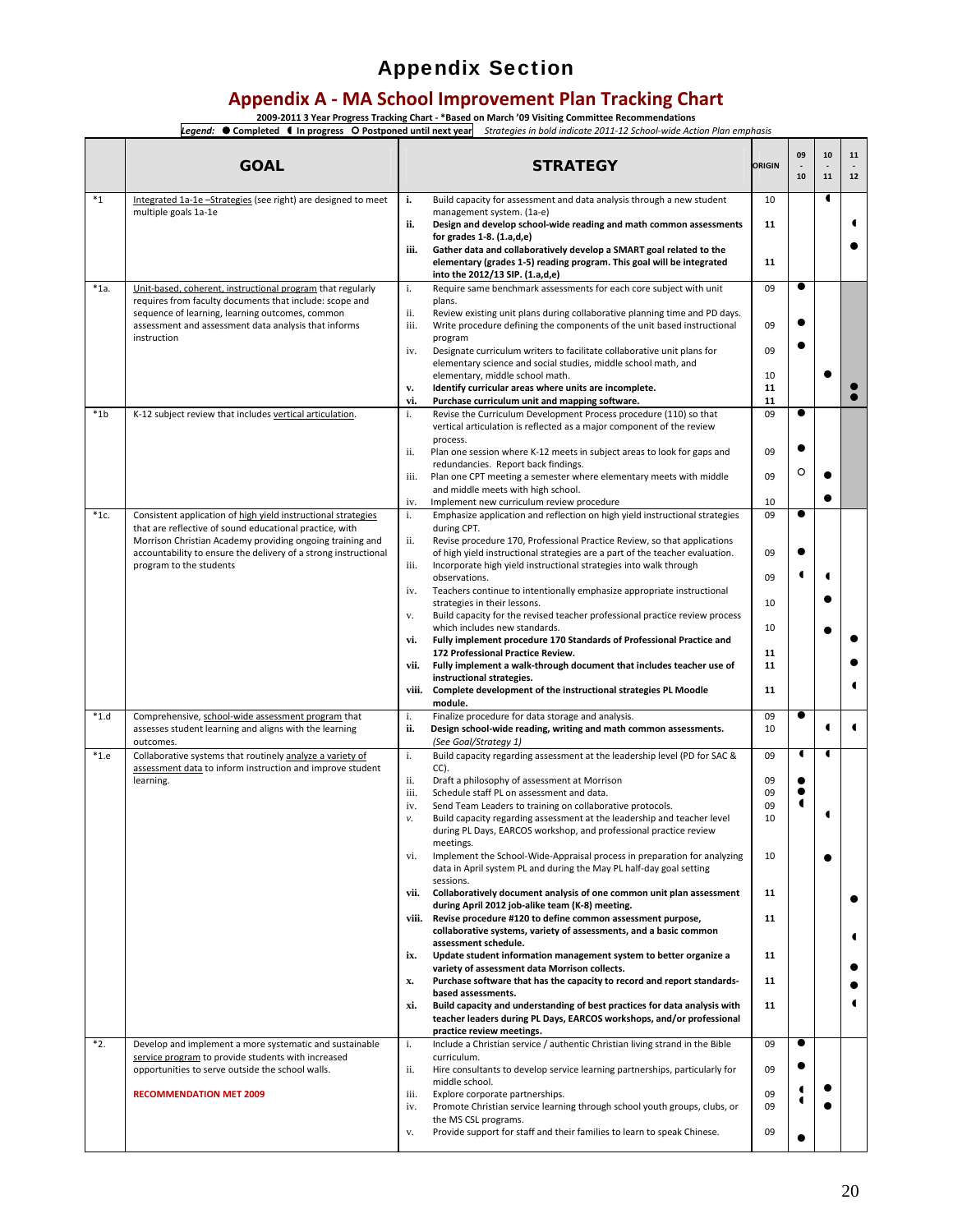## **Appendix A continued ‐ MA School Improvement Plan Tracking Chart**

2009-2011- 3 Year Progress Tracking Chart - \*Based on March '09 Visiting Committee Recommendations<br>Legend: ● Completed (In progress ) O Postponed until next

|                     | <b>GOAL</b>                                                                                                                                                                                                                                                                                                                                                         | <b>STRATEGY</b>                                                                                                                                                                                                                                                                                                                                                                                                                                                                                                                                                                                                                                                                                                                                                                                                                                                                                                                                                                                                                                                                                                                                                                                             | ORIGIN                                                         | 09<br>10       | 10<br>11               | 11<br>$12\,$ |
|---------------------|---------------------------------------------------------------------------------------------------------------------------------------------------------------------------------------------------------------------------------------------------------------------------------------------------------------------------------------------------------------------|-------------------------------------------------------------------------------------------------------------------------------------------------------------------------------------------------------------------------------------------------------------------------------------------------------------------------------------------------------------------------------------------------------------------------------------------------------------------------------------------------------------------------------------------------------------------------------------------------------------------------------------------------------------------------------------------------------------------------------------------------------------------------------------------------------------------------------------------------------------------------------------------------------------------------------------------------------------------------------------------------------------------------------------------------------------------------------------------------------------------------------------------------------------------------------------------------------------|----------------------------------------------------------------|----------------|------------------------|--------------|
| *3.                 | Review the Mandarin curriculum as part of the subject review<br>process, applying best practices and making improvements<br>that result in a developmentally appropriate, sequential and<br>coherent curriculum where students develop communicative<br>competencies                                                                                                | Develop Scope and sequence and resources (K-2).<br>i.<br>ii.<br>Consider changes to engaged instructional time procedure (#295),<br>including daily instruction for elementary students.<br>iii.<br>Provide professional development<br>2010 Chinese Teacher's Academy Summer Training<br>a.<br>b.<br>Use of new materials<br><b>Technology integration</b><br>c.<br>d.<br>Classroom management<br>Unit writing<br>e.<br><b>Differentiated instruction</b><br>f.<br>Pilot language labs on the Taipei and Kaohsiung Campus<br>iv.<br><b>Complete the Mandarin Curriculum Guide</b><br>$\mathbf{v}$ .<br>vi.<br>Complete all units by May 2013.                                                                                                                                                                                                                                                                                                                                                                                                                                                                                                                                                              | 09<br>09<br>09<br>09<br>09<br>10<br>10<br>09<br>11<br>10<br>11 | $\circ$        |                        |              |
| $*_{4.}$            | Ensure that school vision and initiatives are clearly articulated<br>to all Morrison community stakeholders in order to facilitate<br>mutual ownership of these by all members, and to provide<br>consistency among the schools, while allowing variance of<br>implementation based on the unique needs and<br>characteristics of each campus and / or school level | Evaluate appropriateness of the Better Chinese online resources.<br>vii.<br>i.<br>Develop a communications strategic plan including a, bilingual, system-<br>wide quarterly.<br>ii.<br><b>Employ a Director of Communications</b><br>iii.<br>Develop a mechanism for gathering reports of Christian service student<br>learning programs in order to assess the school's relevance in the broader<br>community.<br>iv.<br>Install symbols of the school's vision on each campus and explain them at<br>PAC meetings and concerts<br>$\mathbf{v}$ .<br>Assess stakeholder awareness of school vision and initiatives.<br>vi.<br>Budget for and recruit Community liaison marketing / PR part time<br>position on each campus                                                                                                                                                                                                                                                                                                                                                                                                                                                                                 | 11<br>09<br>09<br>09<br>09<br>10<br>11                         | $\bullet$<br>O | $\circ$<br>$\Omega$    |              |
| *5.                 | Review the enrollment policy in light of the declining<br>enrollment of missionary children and changing<br>demographics to ensure the school's future viability - while<br>maintaining the school's vision<br>Recommendation fully met - 09/10                                                                                                                     | i.<br>Board review of policy #5205 ADMISSION LIMITATIONS<br>Administration research marketing strategies, such as an Open House, to<br>ii.<br>attract the most qualified students in the primary grades. Consider<br>integrating these in the 2010/11 budget.<br>iii.<br>Administration research enrollment incentive, ELL summer camps, ELL<br>Audit and preschool programs. Consider integrating these in the 2010/11<br>budget.<br>iv.<br>Review admissions protocols and testing instruments.                                                                                                                                                                                                                                                                                                                                                                                                                                                                                                                                                                                                                                                                                                           | 09<br>09<br>09<br>09                                           | $\bullet$      |                        |              |
| 6<br>$\overline{7}$ | Articulate an integrated, strategic technology plan<br>(SAC goal)<br>Explore the feasibility of providing more special needs<br>services for students whose learning needs are beyond the<br>current policy and program.                                                                                                                                            | i.<br>Explore outsourced tech support in order to free Educational Techs to<br>provide more support for teachers.<br>ii.<br>Update the Ed Tech job description & rubric; align rubric with the job<br>description.<br>iii.<br>Engage staff in developing procedures (i.e. Mobile, Skills, Safety, standard<br>classroom equipment and strategic financial plan).<br><b>Upgrade Student Information Management System (SIMS) from</b><br>iv.<br>Chancery to Power School and provide training.<br>Evaluate assessment data analysis software that can integrate with<br>v.<br>Power School and Power Teacher.<br>Implement outsourced tech support.<br>vi.<br>Evaluate whether each teacher has one-on-one interaction with<br>vii.<br><b>Educational Technology Coordinator to facilitate the use of</b><br>technology in the classroom for instruction and assessment. This<br>includes teachers accepting projects from students using non<br>paper-based assessments.<br>viii. Transfer and adapt the technology benchmarks into the<br>appropriate curriculum guides.<br>i.<br>Survey potential student needs.<br>ii.<br>Draft policy for the Board to consider.<br>Develop staffing resources.<br>iii. | 10<br>10<br>10<br>11<br>11<br>11<br>11<br>11<br>10<br>10<br>10 |                | 1<br>$\circ$<br>O<br>∩ | ◀            |
|                     | (SAC goal)                                                                                                                                                                                                                                                                                                                                                          | Review Procedure 281 Intervention Teams.<br>iv.<br>Identify local psychologists for testing.<br>v.<br>Evaluate funding options of special needs program.<br>vi.                                                                                                                                                                                                                                                                                                                                                                                                                                                                                                                                                                                                                                                                                                                                                                                                                                                                                                                                                                                                                                             | 11<br>11<br>11                                                 |                |                        |              |

Note: School Improvement goals 6 and 7 have been initiated by Morrison based on need analysis and on-going *school improvement plan.*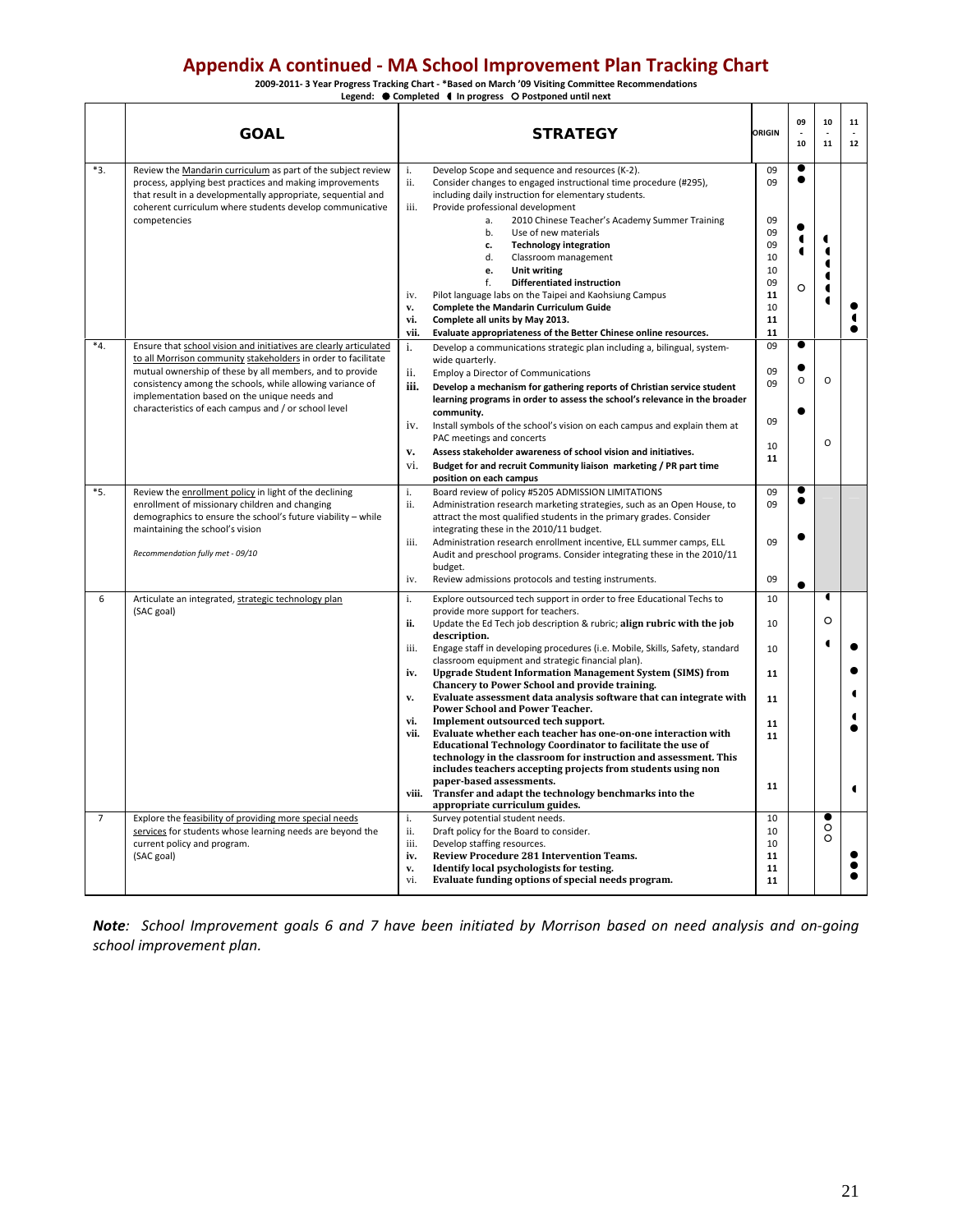# **Appendix B 2011‐12 Follow‐up Evidence**

|     | <b>GOAL</b>                                                                                                                                                                                                                                                                                                                                                                                                                                                                      | <b>FOLLOW-UP EVIDENCE -</b>                                                                                                                                                                                                                                                                                                                                                                                                                                                                                                                                                                                                                                                                                                                                                                                                 |
|-----|----------------------------------------------------------------------------------------------------------------------------------------------------------------------------------------------------------------------------------------------------------------------------------------------------------------------------------------------------------------------------------------------------------------------------------------------------------------------------------|-----------------------------------------------------------------------------------------------------------------------------------------------------------------------------------------------------------------------------------------------------------------------------------------------------------------------------------------------------------------------------------------------------------------------------------------------------------------------------------------------------------------------------------------------------------------------------------------------------------------------------------------------------------------------------------------------------------------------------------------------------------------------------------------------------------------------------|
|     |                                                                                                                                                                                                                                                                                                                                                                                                                                                                                  | This year's strategies only                                                                                                                                                                                                                                                                                                                                                                                                                                                                                                                                                                                                                                                                                                                                                                                                 |
| 1.  | Integrated 1a-1e: Strategies designed to meet multiple<br>goals<br>i.<br>Build capacity for assessment and data analysis through a new<br>student management system. (1a-e)<br>ii.<br>Design and develop school-wide reading and math common<br>assessments for grades 1-8. (1.a,d,e)<br>iii.<br>Gather data and collaboratively develop a SMART goal related to<br>the elementary (grades 1-5) reading program. This goal will be<br>integrated into the 2012/13 SIP. (1.a,d,e) | <b>MA System</b><br>SAC Meeting Notes - January 6, 2012 (#2)<br>$\bullet$<br>Morrison website for new student management system training<br>Professional Learning Calendar 2011-2012 - February 24 half PL day<br>Recording Student Learning in Power Teacher - System Document<br>$\bullet$<br>February 24 half PL day<br>MA PowerSchool PowerPoint used during the April 9 full PL day<br>٠<br>Drafts of the elementary common assessments<br>Drafts of a middle school assessment - part 1<br>SMART Goals, SMART Schools - Educational Leadership, 2000. ASCD.<br>SMART Goals Connect a School - Classroom Leadership, 2003. ASCD.<br>MAK - Kaohsiung K-9<br>DRA Online Management System<br>MAC EMS - Taichung K-8<br>Thursday PL schedule<br>$\bullet$<br>half-day PL agenda<br>Completed DRA assessments<br>$\bullet$ |
| 1a. | Unit-based, coherent, instructional program                                                                                                                                                                                                                                                                                                                                                                                                                                      | <b>MA System</b>                                                                                                                                                                                                                                                                                                                                                                                                                                                                                                                                                                                                                                                                                                                                                                                                            |
|     | Identify curricular areas where units are incomplete.<br>v.                                                                                                                                                                                                                                                                                                                                                                                                                      | $\bullet$<br>Unit Plan Completion Report<br>SAC Meeting Notes - August 24, 2011 (# 1c.)<br>٠                                                                                                                                                                                                                                                                                                                                                                                                                                                                                                                                                                                                                                                                                                                                |
|     | vi.<br>Purchase curriculum unit and mapping software.                                                                                                                                                                                                                                                                                                                                                                                                                            | SAC Meeting Notes - September 28, 2011 (# 2)<br>SAC Meeting Notes - November 9, 2011 (# 5)<br>$\bullet$                                                                                                                                                                                                                                                                                                                                                                                                                                                                                                                                                                                                                                                                                                                     |
|     |                                                                                                                                                                                                                                                                                                                                                                                                                                                                                  | MAK - Kaohsiung K-9<br><b>Standards Based Education Teacher Survey</b><br><b>MAC EMS - Taichung K-8</b><br>Units uploaded into Moodle or Rubicon Atlas<br>$\bullet$<br>System wide job-a-like meeting notes                                                                                                                                                                                                                                                                                                                                                                                                                                                                                                                                                                                                                 |
| 1b. | K-12 subject review that includes vertical articulation                                                                                                                                                                                                                                                                                                                                                                                                                          | Recommendation met (2011)<br><b>MA System</b><br>Vertical Articulation Handouts Winter 2012 - template<br>Math Vertical Articulation Summary MA - System data from January 20,<br>2012<br>Procedure 110 Curriculum Review Process<br>Task force meeting notes found on Google Docs.<br>Curriculum guides for ELL, Library Media, and Business and Computer                                                                                                                                                                                                                                                                                                                                                                                                                                                                  |
| 1c. | Consistent application of high yield instructional strategies                                                                                                                                                                                                                                                                                                                                                                                                                    | <b>Education found online</b><br><b>MA System</b>                                                                                                                                                                                                                                                                                                                                                                                                                                                                                                                                                                                                                                                                                                                                                                           |
|     | Fully implement procedure 170 Standards of Professional Practice<br>vi.<br>and 172 Professional Practice Review.<br>Fully implement a walk-through document that includes teacher<br>vii.<br>use of instructional strategies.<br>Complete development of the instructional strategies PL Moodle<br>viii.<br>module.                                                                                                                                                              | System New Teacher Training Module Outline - DRAFT<br>MAK - Kaohsiung K-9<br>Teacher Walk Through Data - Instructional Strategies<br>MAC EMS - Taichung K-8<br>Teacher PPR goal sheets<br>٠<br>Principal emails to teachers<br>٠                                                                                                                                                                                                                                                                                                                                                                                                                                                                                                                                                                                            |
| 1.d | Comprehensive, school-wide assessment program                                                                                                                                                                                                                                                                                                                                                                                                                                    | <b>MA System</b>                                                                                                                                                                                                                                                                                                                                                                                                                                                                                                                                                                                                                                                                                                                                                                                                            |
|     | ii.<br>Design school-wide reading, writing and math common<br>assessments. (See Goal/Strategy 1)                                                                                                                                                                                                                                                                                                                                                                                 | Refer to goal 1 evidence)<br>٠<br><b>MAK - Kaohsiung K-9</b><br>Assessment aligned to BM1<br>٠<br>Assessment aligned to BM2<br>٠<br>Assessment jigsaw<br>Assessment review<br>Feb 12 - Celebrating Successes SBE<br>Feedback inservice<br>Feedback<br>LA benchmarks 2012<br><b>Standards Based Education Teacher Survey</b><br>٠<br>MAC EMS - Taichung K-8<br>K-5 and 6-8 Team meeting agenda and minutes<br>٠                                                                                                                                                                                                                                                                                                                                                                                                              |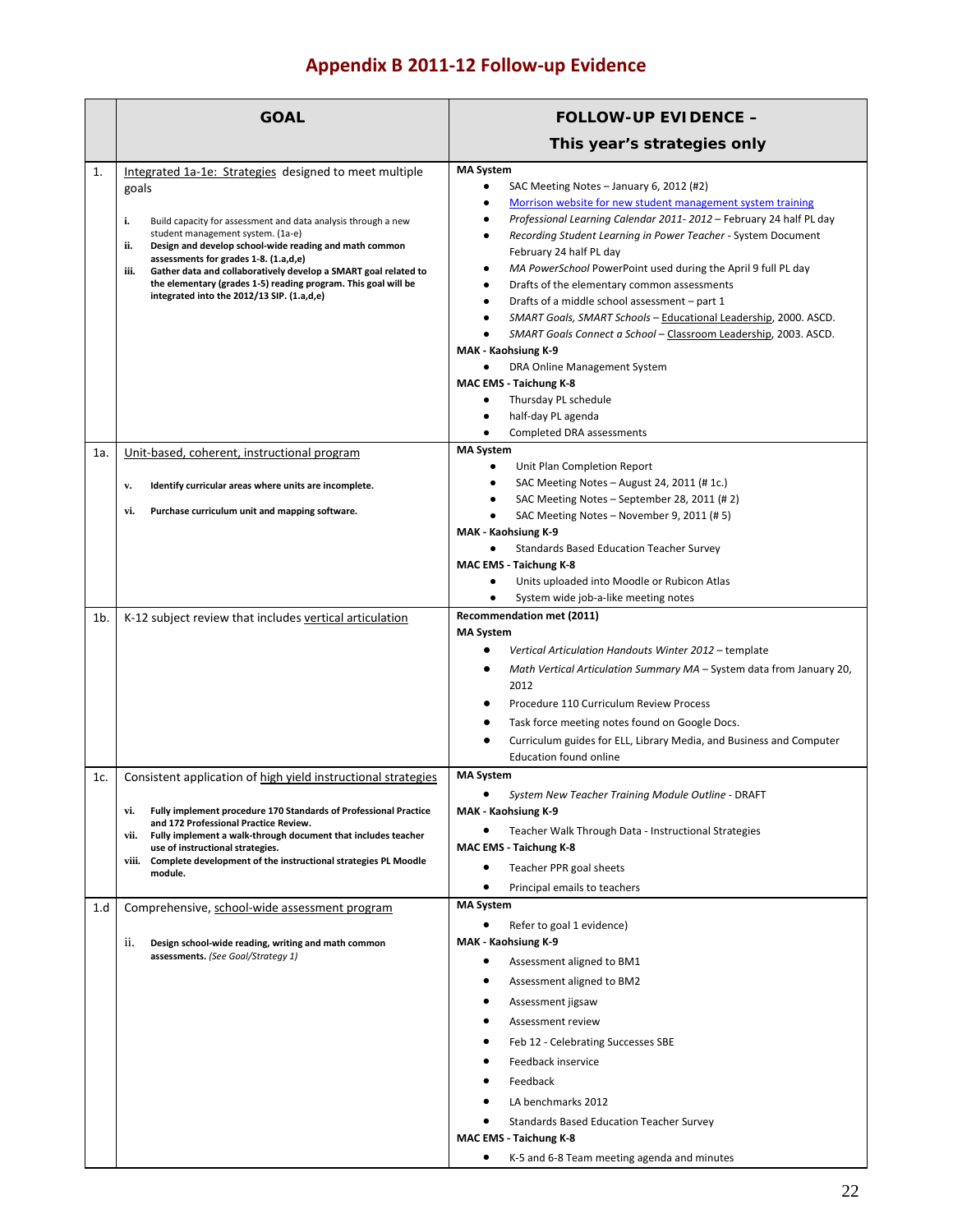| 1.e | Collaborative systems that routinely analyze a variety of                                                                                            | <b>MA System</b>                                                     |
|-----|------------------------------------------------------------------------------------------------------------------------------------------------------|----------------------------------------------------------------------|
|     | assessment data                                                                                                                                      | 2011-2012 SWA Calendar<br>٠                                          |
|     |                                                                                                                                                      | 2012_04_09_PL Day Grade 3 - Job a-like agenda and minutes<br>٠       |
|     | Collaboratively document analysis of one common unit plan<br>xii.                                                                                    | <b>SAC Meeting Notes November 9, 2011 (#7b)</b>                      |
|     | assessment during April 2012 job-alike team (K-8) meeting.<br>xiii. Revise procedure #120 to define common assessment purpose,                       | SAC Meeting Notes January 6, 2012 (#12a)<br>٠                        |
|     | collaborative systems, variety of assessments, and a basic common                                                                                    | Procedure 120 Assessment                                             |
|     | assessment schedule.                                                                                                                                 | MAK - Kaohsiung K-9                                                  |
|     | xiv. Update student information management system to better organize<br>a variety of assessment data Morrison collects.                              | Morrison survey Dec 2011                                             |
|     | Purchase software that has the capacity to record and report<br>XV.                                                                                  |                                                                      |
|     | standards-based assessments.                                                                                                                         | Standardized tests                                                   |
|     | Build capacity and understanding of best practices for data analysis<br>xvi.<br>with teacher leaders during PL Days, EARCOS workshops, and/or        | <b>MAC EMS - Taichung K-8</b>                                        |
|     | professional practice review meetings.                                                                                                               | K-8 staff meeting agenda and minutes                                 |
| 2.  | Develop and implement a more systematic and sustainable                                                                                              | Recommendation met (2011)                                            |
|     | service program                                                                                                                                      |                                                                      |
| 3.  | Review the Mandarin curriculum                                                                                                                       | <b>MA System</b>                                                     |
|     |                                                                                                                                                      | Mandarin Chinese Curriculum Guide                                    |
|     | Provide professional development<br>iii.                                                                                                             | $\bullet$<br><b>Elementary Discovery units</b>                       |
|     | <b>Technology integration</b>                                                                                                                        | MAK - Kaohsiung K-9                                                  |
|     | Unit writing<br>٠<br><b>Differentiated instruction</b>                                                                                               | Mandarin lesson plans A<br>٠                                         |
|     | <b>Complete the Mandarin Curriculum Guide</b><br>v.                                                                                                  | Mandarin lesson plans B                                              |
|     | vi.<br>Complete all units by May 2013.                                                                                                               | MAC EMS - Taichung K-8                                               |
|     | vii.<br>Evaluate appropriateness of the Better Chinese online resources.                                                                             | Individual Mandarin teacher lesson plans                             |
| 4.  | Ensure that school vision and initiatives are clearly                                                                                                | <b>MA System</b>                                                     |
|     | articulated to all Morrison community                                                                                                                | Fall Quarterly publication - "The Bridge"                            |
|     |                                                                                                                                                      | Annual report (bilingual)<br>$\bullet$                               |
|     | Develop a mechanism for gathering reports of Christian service<br>iii.                                                                               | Revised MA Core Value position statements                            |
|     | student learning programs in order to assess the school's relevance                                                                                  | Policy 1170, Procedure 010 School-wide Appraisal System              |
|     | in the broader community.                                                                                                                            | <b>Web-Publications</b>                                              |
|     | Assess stakeholder awareness of school vision and initiatives.<br>v.<br>Budget for and recruit Community liaison marketing / PR part time<br>vi.     |                                                                      |
|     | position on each campus                                                                                                                              | <b>Communications Strategic Plan</b>                                 |
|     |                                                                                                                                                      | Board Q&A for PAC meetings                                           |
|     |                                                                                                                                                      | Parent Survey about publication readership (Question #17)            |
|     |                                                                                                                                                      | NEW Admin Assistant for Dir. Of Communication job description (#896) |
|     |                                                                                                                                                      | NEW Public Relationship Manager Job Description (#956)               |
|     |                                                                                                                                                      | Orientation plan for new Public Relations Managers                   |
|     |                                                                                                                                                      | Campus service project annual report                                 |
|     |                                                                                                                                                      | Sample student reflections of service projects                       |
|     |                                                                                                                                                      | MAK - Kaohsiung K-9                                                  |
|     |                                                                                                                                                      | Class Teas presentation                                              |
|     |                                                                                                                                                      | New family orientation                                               |
|     |                                                                                                                                                      | <b>MAC EMS - Taichung K-8</b>                                        |
|     |                                                                                                                                                      | Kindergarten Roundup information folder                              |
|     |                                                                                                                                                      | <b>MA System</b>                                                     |
| 5.  | Review the enrollment policy<br>Develop a mechanism for gathering reports of Christian service<br>v.                                                 |                                                                      |
|     | student learning programs in order to assess the school's relevance                                                                                  | Policy 5205 revised May 2010<br>MAK - Kaohsiung K-9                  |
|     | in the broader community.                                                                                                                            |                                                                      |
|     | Assess stakeholder awareness of school vision and initiatives.<br>vii.<br>Budget for and recruit Community liaison marketing / PR part time<br>viii. | PR Manager and CSL liaison job descriptions                          |
|     | position on each campus                                                                                                                              |                                                                      |
| 6.  | Articulate an integrated, strategic technology plan (SAC                                                                                             | <b>MA System</b>                                                     |
|     | goal)                                                                                                                                                | 2012/13 budget<br>٠                                                  |
|     | i.<br>Explore outsourced tech support in order to free Educational Techs                                                                             | Power School training/implementation plan                            |
|     | to provide more support for teachers.                                                                                                                | Parent Survey about teachers interaction with ETC (Question #16)     |
|     | Update the Ed Tech job description & rubric; align rubric with the<br>ii.                                                                            | <b>ETC PPR rubric</b>                                                |
|     | job description.<br>iii.<br>Engage staff in developing procedures (i.e. Mobile, Skills, Safety,                                                      | ETC job description #867                                             |
|     | standard classroom equipment and strategic financial plan).                                                                                          | Procedure 172                                                        |
|     | <b>Upgrade Student Information Management System (SIMS)</b><br>iv.                                                                                   | MAK - Kaohsiung K-9                                                  |
|     | from Chancery to Power School and provide training.<br>Evaluate assessment data analysis software that can<br>v.                                     | Excel assessment<br>٠                                                |
|     | integrate with Power School and Power Teacher.                                                                                                       | MAK student work - technology                                        |
|     | Implement outsourced tech support.<br>vi.<br>Evaluate whether each teacher has one-on-one interaction<br>vii.                                        | Tech integration into ELL curriculum                                 |
|     | with Educational Technology Coordinator to facilitate the use                                                                                        | Tech Multimedia Assessment                                           |
|     | of technology in the classroom for instruction and<br>assessment. This includes teachers accepting projects from                                     | <b>Tech Word Assessment</b>                                          |
|     | students using non paper-based assessments.                                                                                                          | <b>MAC EMS - Taichung K-8</b>                                        |
|     | Transfer and adapt the technology benchmarks into the<br>viii.                                                                                       | Overwrite                                                            |
|     | appropriate curriculum guides.                                                                                                                       | MAC HS - Taichung 9-12                                               |
|     |                                                                                                                                                      | Overwrite                                                            |
|     |                                                                                                                                                      |                                                                      |